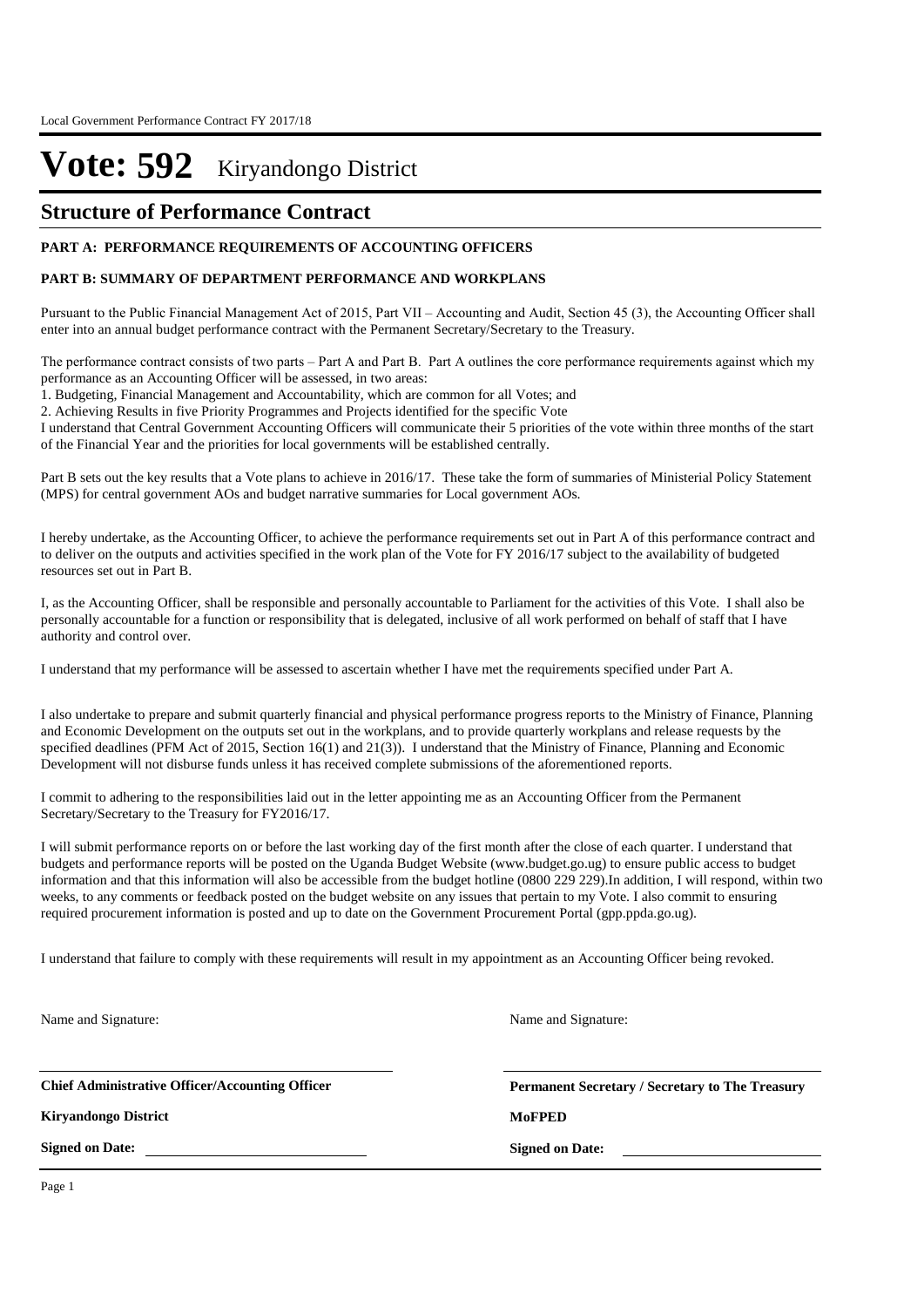#### **PART A: PERFORMANCE REQUIREMENTS OF ACCOUNTING OFFICERS**

Part A outlines the core performance requirements against which my performance as an Accounting Officer will be assessed, in two areas:

- 1. Budgeting, Financial Management and Accountability, which are common for all Votes; and
- 2. Achieving Results in five Priority Programmes and Projects identified for the specific Vote

#### **PERFORMANCE AREA #1: Budgeting, Financial Management and Accountability**

Preamble: All Accounting Officers are expected to perform their job responsibilities in accordance with the Public Finance Management (PFM) Act 2015 and the Public Procurement and Disposal Act (PPDA) 2003 along with the Constitution and other laws that govern the Republic of Uganda.

Accounting officers will be required to perform and their performance will be assessed annually in the following areas:

1.1 Adherence to Budget Requirements: Adherence to key budget requirements specified by MoFPED in the various Circulars during budget preparation. For local governments, this also includes adherence to budget requirements agreed between local governments and the ministries responsible for sector conditional and unconditional grants and the Discretionary Development Equalisation Grants.

1.2 Complete and timely submission of budget documents: Sector Budget Framework Paper, Ministerial Policy Statement, annual workplan, detailed budget estimates, annual cashflow plan, annual recruitment plan, annual procurement plans, accounting warrants and annual procurement plans that are submitted on time in accordance with the designated due date

1.3 Open and Transparent Procurement: Annual procurement plans and required information on tender prepared and posted on the PPDA procurement portal.

1.4 Prompt Processing of Payments: Monthly salaries, wages, invoices, certificates and pensions on time in accordance with the designated due date.

1.5 Implementing the Budget as Planned: Adherence to the annual budget and work plan and associated budget requirements for the financial year; adherence to the annual cash flow plan; and no new arrears incurred by the Vote

1.6 Complete and timely submission of reports: Annual and half yearly accounts and quarterly performance reports prepared in accordance with the designated due date

1.7 Transparency, Monitoring and Follow up: Quarterly monitoring activities undertaken by the vote and reports published; follow up actions taken and documented on the budget website; list of staff on payroll and pension recipients published on the budget website.

1.8 Internal and External Audit Follow up: Actions are planned and taken in response to the recommendations of the Audit Committee and Public Accounts Committee.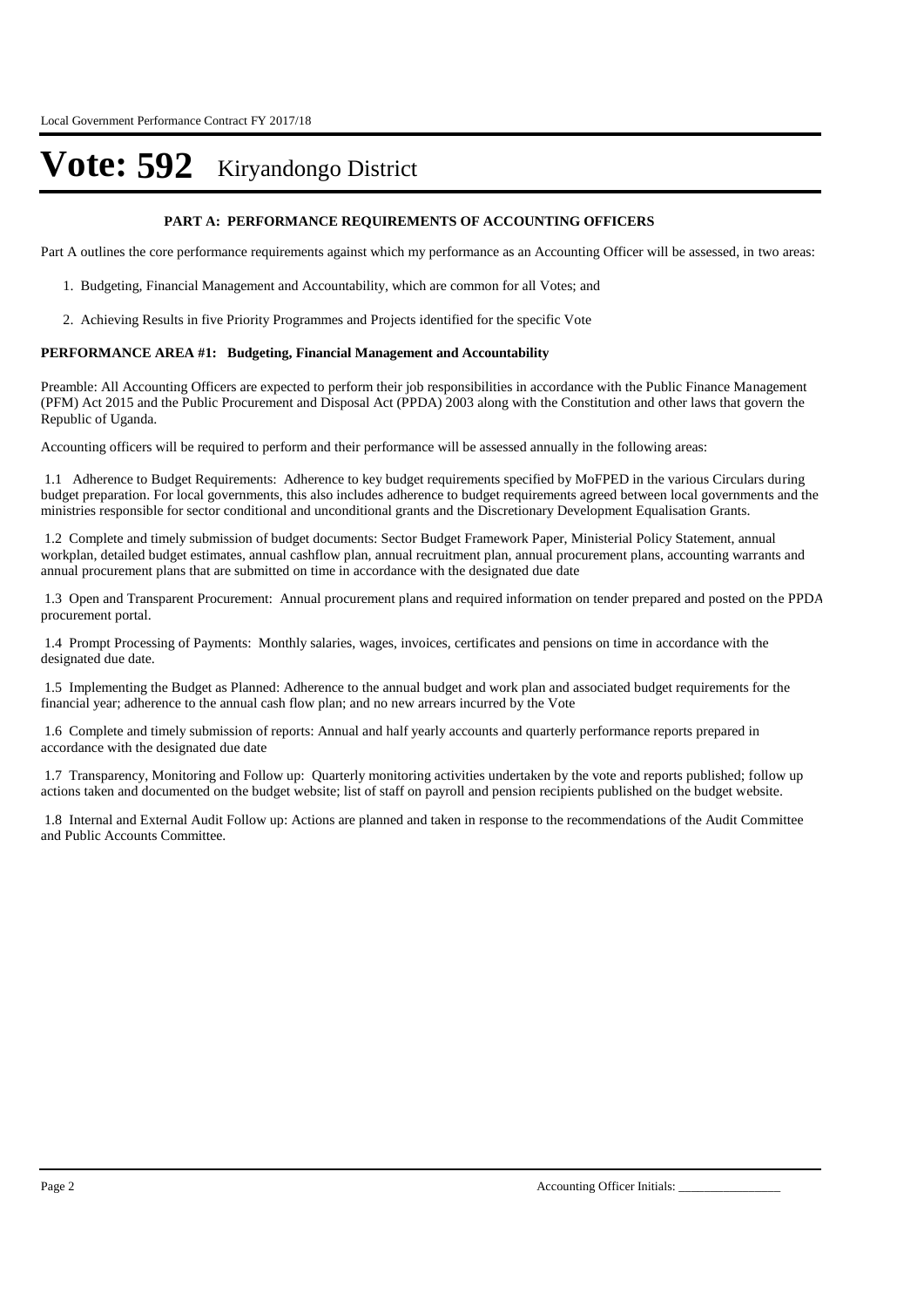#### **PERFORMANCE AREA #2: Achieving Results in Priority Projects and Programs**

Preamble: Accounting Officers are held accountable and are expected to oversee the implementation and delivery of physical outputs of all projects and programs regardless of their stage and/or status. An Accounting Officer's performance in the planning and implementation of five priority Programmes and projects will be assessed

Central Government Accounting Officers must identify and specify five priority programmes (recurrent) or major infrastructure projects (capital development) for their individual Votes and list them at the beginning of this Performance Contract. The top 5 projects, whether projects or programs, should be the ones that contribute significantly to the achievement of sectoral or national goals. They should be selected on the basis of their size and/or policy priority.

It is critically important for AOs to track the performance of these Projects/programmes and ensure they are managed effectively.

For each priority Programme or Project, Accounting Officers will be assessed on performance in the following areas:

2.1 Alignment of plans with Policy: The alignment of priority Programmes and Projects workplans with vote, sectoral and national strategies (NDP).

2.2 Achievement of planned results: The extent to which annual key performance indicators and targets are achieved for key projects and/or programs

2.3 Timely and Predictable Implementation: The consistency of actual expenditures with budgeted cash flow and procurement plans; the degree to which results are achieved within budget and without cost overruns

2.4 Procurement and Project Management: Adherence to all aspects of the PPDA Act and Regulations for procurements relating to priority Programme/Project expenditure.

2.5 Monitoring & Follow Up: The adequacy and timeliness of information on priority Programmes and Projects in vote quarterly monitoring and evaluation reports; follow up on performance issues identified relating to the Programme/Project identified via monitoring, inspection, audit and feedback processes.

#### **NOTE:**

Accounting Officers' performance will be assessed annually. MoFPED will distribute compliance and assessment tools to Accounting Officers within three months of the start of the financial year. These tools will set out how Accounting Officers can comply with performance requirements and how they will be assessed.

National priorities for Local Governments will be identified centrally in consultation with the Local Government Associations, Office of the Prime Minister, National Planning Authority and Ministry of Local Government.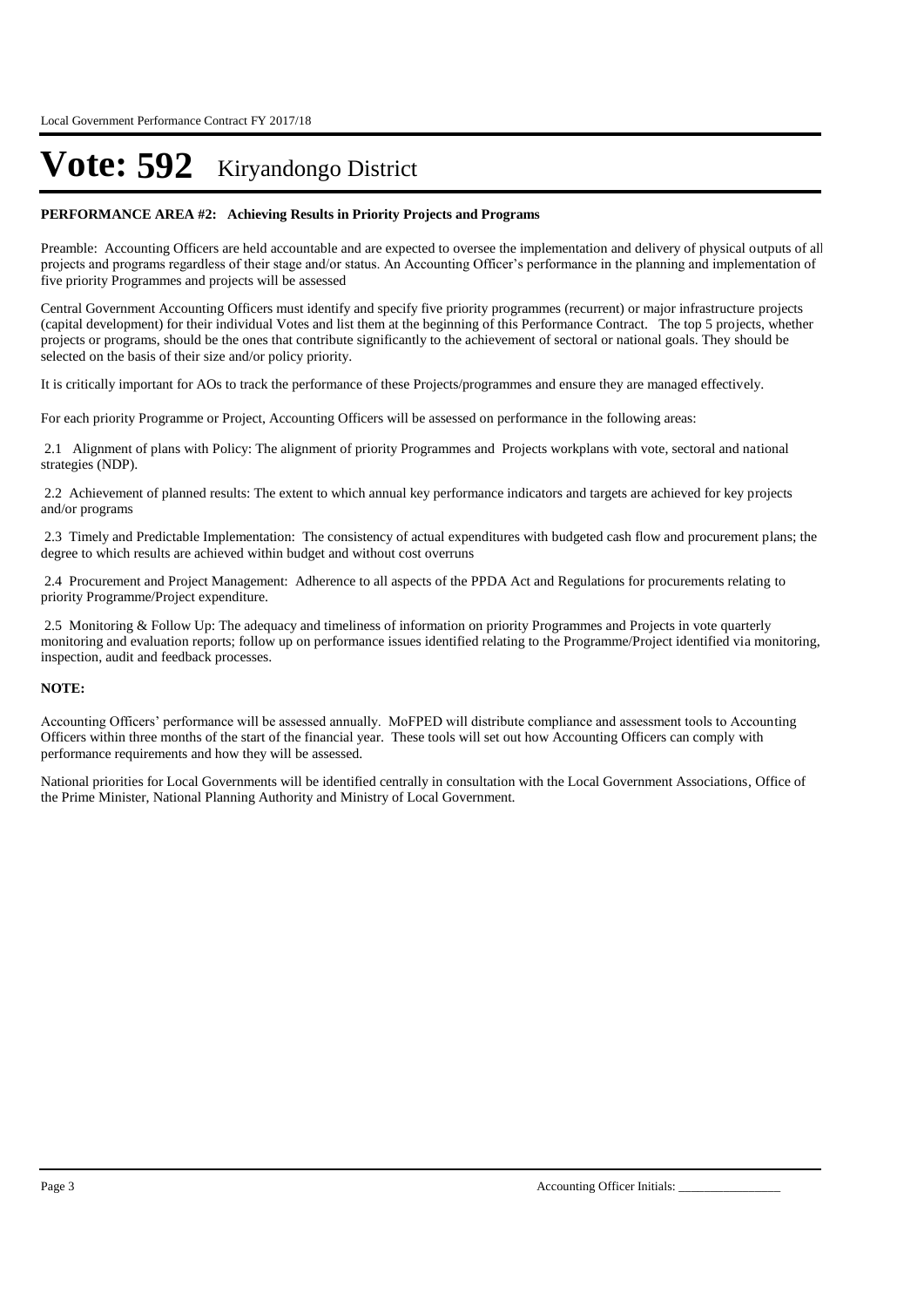#### **PART B: SUMMARY OF DEPARTMENT PERFORMANCE AND WORKPLANS**

### **Executive Summary**

#### **Revenue Performance and Plans**

|                                        | 2016/17                | 2017/18                                |                        |
|----------------------------------------|------------------------|----------------------------------------|------------------------|
| UShs $000's$                           | <b>Approved Budget</b> | <b>Receipts by End</b><br><b>March</b> | <b>Approved Budget</b> |
| 1. Locally Raised Revenues             | 1,155,703              | 307,735                                | $\theta$               |
| 2a. Discretionary Government Transfers | 3,387,540              | 846,885                                | $\overline{0}$         |
| 2b. Conditional Government Transfers   | 12,802,694             | 3,209,598                              | $\overline{0}$         |
| 2c. Other Government Transfers         | 3,148,097              | 25,580                                 | $\Omega$               |
| 4. Donor Funding                       | 164.047                | 454,201                                | $\overline{0}$         |
| <b>Total Revenues</b>                  | 20,658,081             | 4,843,999                              | $\mathbf{0}$           |

*Planned Revenues for 2017/18*

#### **Expenditure Performance and Plans**

|                            | 2016/17                |                                                        | 2017/18                |  |
|----------------------------|------------------------|--------------------------------------------------------|------------------------|--|
| UShs $000's$               | <b>Approved Budget</b> | <b>Actual</b><br><b>Expenditure by</b><br>end of March | <b>Approved Budget</b> |  |
| 1a Administration          | 2,594,327              | 187,241                                                | $\overline{0}$         |  |
| 2 Finance                  | 471,625                | 134,286                                                |                        |  |
| 3 Statutory Bodies         | 416,947                | 87,671                                                 | $\Omega$               |  |
| 4 Production and Marketing | 1,635,572              | 141,009                                                | $\Omega$               |  |
| 5 Health                   | 2,686,361              | 630,195                                                | $\Omega$               |  |
| 6 Education                | 7,908,268              | 1,787,742                                              | $\Omega$               |  |
| 7a Roads and Engineering   | 1,680,254              | 152,843                                                | $\Omega$               |  |
| 7b Water                   | 514,118                | 63,644                                                 | $\Omega$               |  |
| 8 Natural Resources        | 297,780                | 33,487                                                 | $\Omega$               |  |
| 9 Community Based Services | 2,115,445              | 139,795                                                | $\overline{0}$         |  |
| 10 Planning                | 198,948                | 20,294                                                 | $\Omega$               |  |
| 11 Internal Audit          | 138,436                | 20,718                                                 | $\overline{0}$         |  |
| <b>Grand Total</b>         | 20,658,081             | 3,398,925                                              | $\mathbf{0}$           |  |
| Wage Rec't:                | 9,814,012              | 2,204,372                                              |                        |  |
| Non Wage Rec't:            | 5,083,036              | 887,091                                                | $\boldsymbol{\theta}$  |  |
| Domestic Dev't             | 5,596,987              | 123,918                                                | 0                      |  |
| Donor Dev't                | 164,047                | 183,544                                                | $\boldsymbol{\theta}$  |  |

*Planned Expenditures for 2017/18*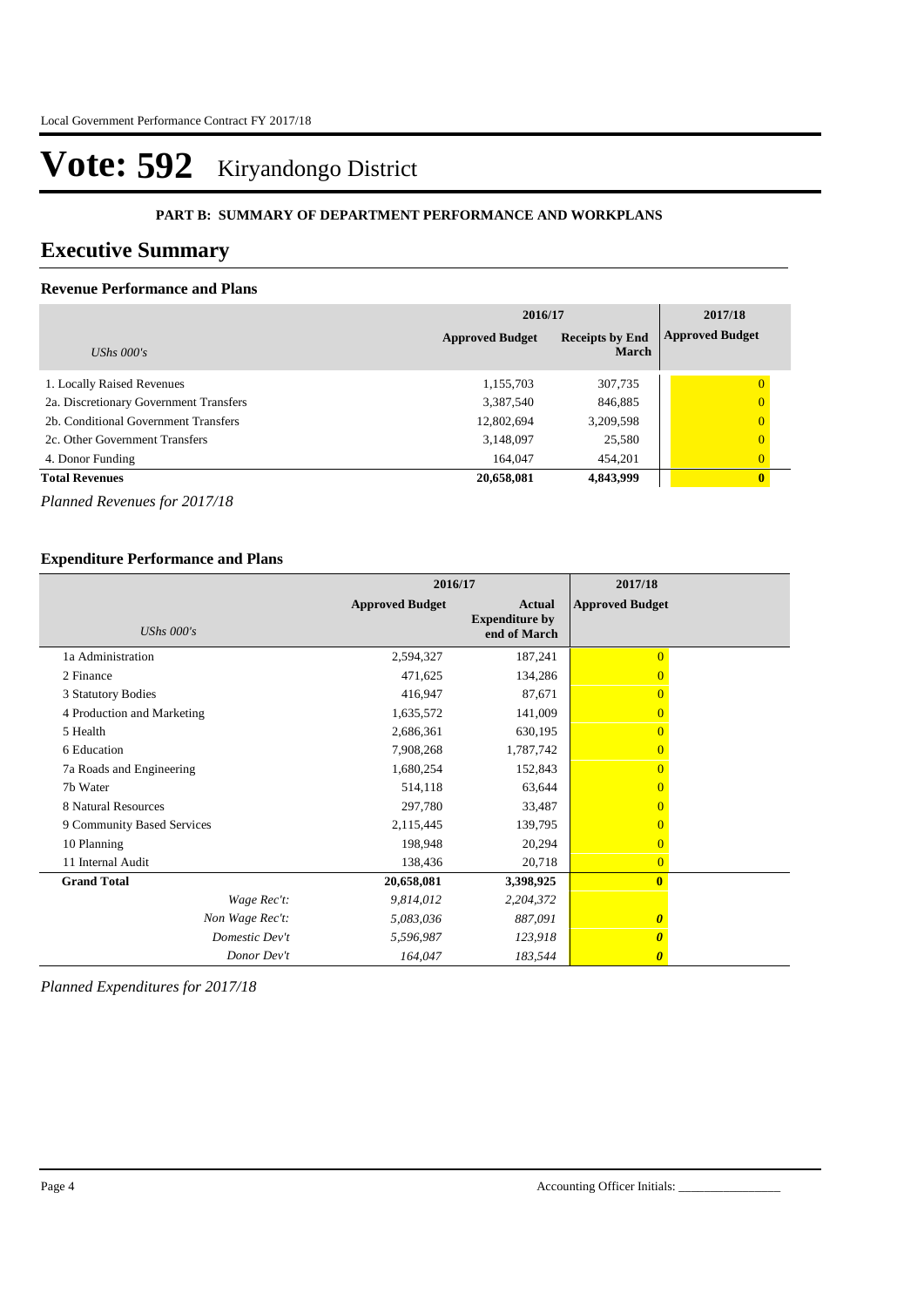### **A. Revenue Performance and Plans**

### **Conditional, Discretionary Transfers and other Revenues to the Local Government**

|                                                          | 2016/17                | 2017/18                |                        |
|----------------------------------------------------------|------------------------|------------------------|------------------------|
|                                                          | <b>Approved Budget</b> | <b>Receipts by End</b> | <b>Approved Budget</b> |
| <b>UShs 000's</b>                                        |                        | <b>March</b>           |                        |
| <b>1. Locally Raised Revenues</b>                        | 1,155,703              | 307,735                |                        |
| Local Service Tax                                        | 18,900                 | 9,824                  |                        |
| <b>Agency Fees</b>                                       | 21,000                 | 5,220                  |                        |
| Animal & Crop Husbandry related levies                   | 21,525                 | 3,229                  |                        |
| <b>Business licences</b>                                 | 7,875                  | 2,549                  |                        |
| Local Government Hotel Tax                               | 1,575                  | $\theta$               |                        |
| <b>Locally Raised Revenues</b>                           | 881,615                | 241,874                |                        |
| Market/Gate Charges                                      | 15,750                 | 7,228                  |                        |
| Miscellaneous                                            | 41,513                 | 18,832                 |                        |
| Other licences                                           | 5,250                  | 438                    |                        |
| Park Fees                                                | 2,100                  | 2,442                  |                        |
| Registration (e.g. Births, Deaths, Marriages, etc.) Fees | 3,150                  | 69                     |                        |
| Land Fees                                                | 114,450                | 4,513                  |                        |
| Property related Duties/Fees                             | 21,000                 | 11,519                 |                        |
| 2a. Discretionary Government Transfers                   | 3,387,540              | 846,885                |                        |
| District Unconditional Grant (Wage)                      | 824,406                | 206,102                |                        |
| Urban Discretionary Development Equalization Grant       | 136,871                | 34,218                 |                        |
| Urban Unconditional Grant (Non-Wage)                     | 270,617                | 67,654                 |                        |
| District Unconditional Grant (Non-Wage)                  | 614,347                | 153,587                |                        |
| Urban Unconditional Grant (Wage)                         | 355,740                | 88,935                 |                        |
| District Discretionary Development Equalization Grant    | 1,185,560              | 296,390                |                        |
| 2b. Conditional Government Transfers                     | 12,802,694             | 3,209,598              |                        |
| <b>Transitional Development Grant</b>                    | 410,690                | 88,914                 |                        |
| <b>Gratuity for Local Governments</b>                    | 163,665                | 40,916                 |                        |
| Pension for Local Governments                            | 75,255                 | 18,814                 |                        |
| Sector Conditional Grant (Non-Wage)                      | 2,958,269              | 703,786                |                        |
| Sector Conditional Grant (Wage)                          | 8,578,246              | 2,203,026              |                        |
| Development Grant                                        | 616,569                | 154,142                |                        |
| 2c. Other Government Transfers                           | 3,148,097              | 25,580                 |                        |
| Youth Livelihood Programme                               | 229,413                | $\overline{0}$         |                        |
| PRDP III                                                 | 1,292,419              | $\theta$               |                        |
| <b>NUSAFIII</b>                                          | 1,626,265              | 25,580                 |                        |
| <b>4. Donor Funding</b>                                  | 164,047                | 454,201                |                        |
| Action against hunger                                    |                        | 1,277                  |                        |
| <b>FAO</b>                                               |                        | 4,500                  |                        |
| $\rm{IDI}$                                               |                        | 14,064                 |                        |
| <b>UNFPA</b>                                             |                        | 62,590                 |                        |
| <b>UNICEF</b>                                            |                        | 41,369                 |                        |
| VODP II                                                  | 60,000                 | 12,701                 |                        |
| <b>UWA</b>                                               | 104,047                | 317,700                |                        |
| <b>Total Revenues</b>                                    | 20,658,081             | 4,843,999              |                        |

**Planned Revenues for 2017/18**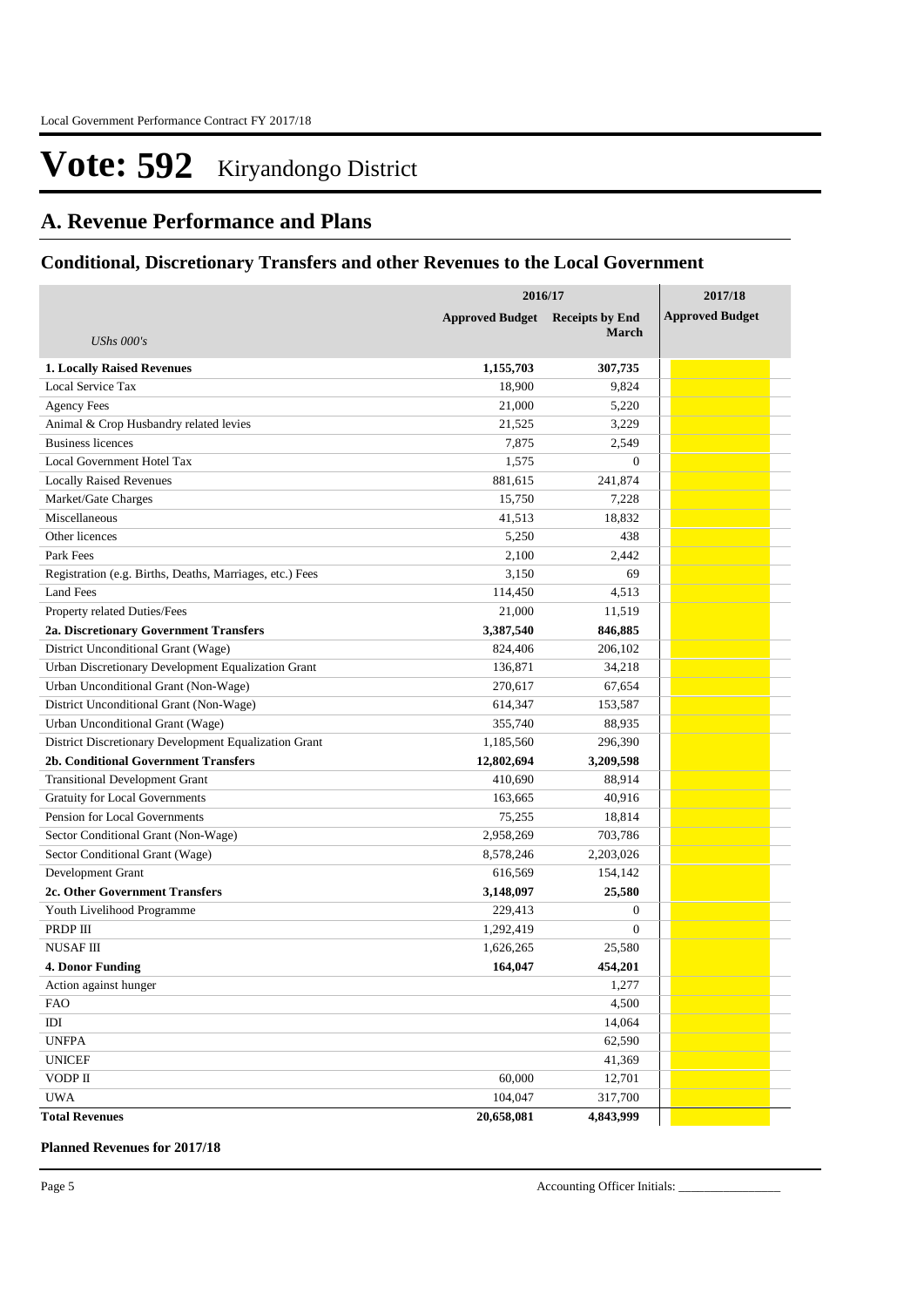# **A. Revenue Performance and Plans**

*(i) Locally Raised Revenues* 

*(ii) Central Government Transfers*

*(iii) Donor Funding*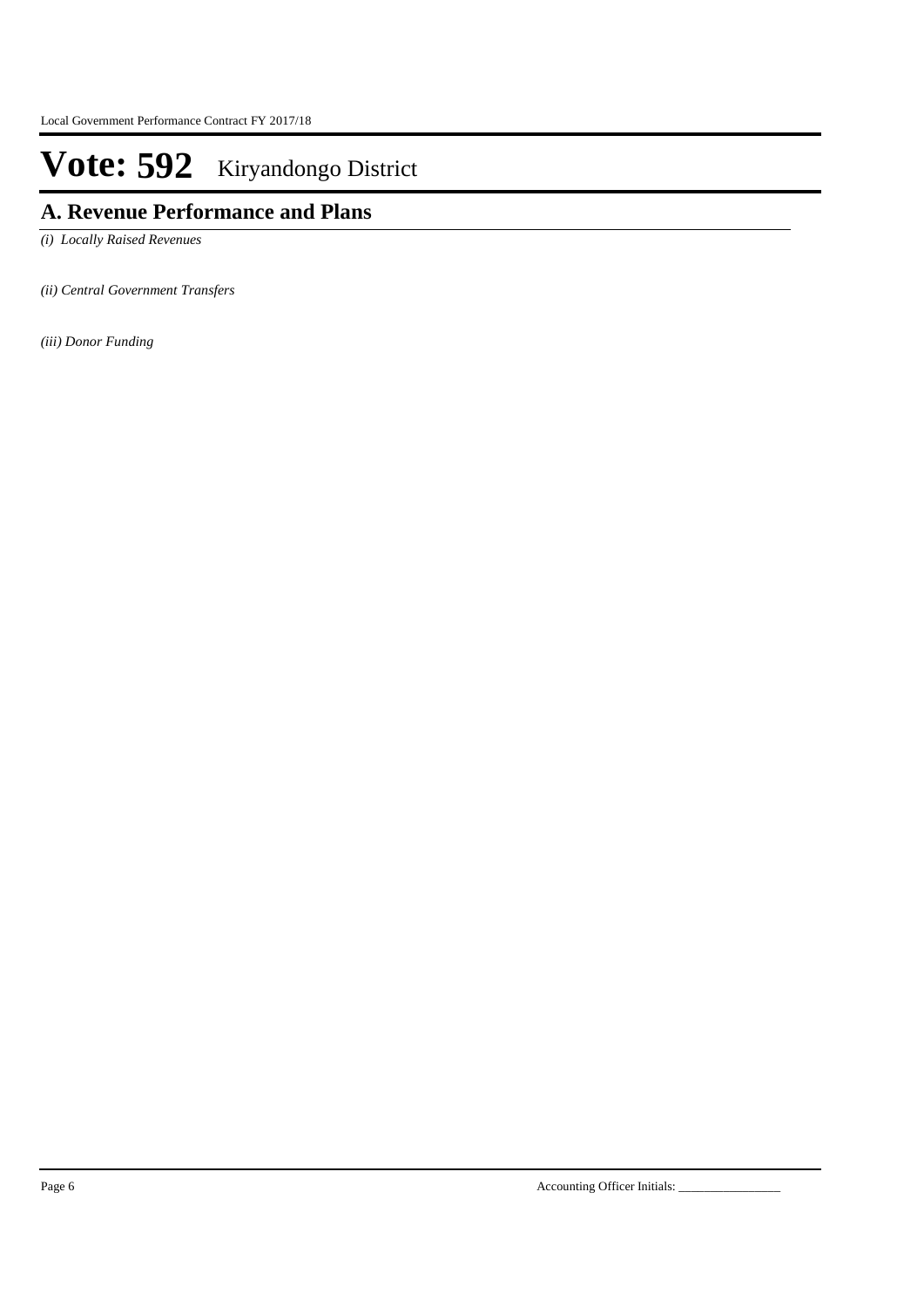## **Summary: Department Performance and Plans by Workplan**

### *Workplan 1a: Administration*

#### **(i) Overview of Workplan Revenue and Expenditures**

| <b>UShs Thousand</b>                                 |                           | 2016/17                 | 2017/18                          |
|------------------------------------------------------|---------------------------|-------------------------|----------------------------------|
|                                                      | Approved<br><b>Budget</b> | Outturn by end<br>March | <b>Approved</b><br><b>Budget</b> |
| A: Breakdown of Workplan Revenues:                   |                           |                         |                                  |
| <b>Recurrent Revenues</b>                            | 1,322,104                 | 226,055                 |                                  |
| District Unconditional Grant (Non-Wage)              | 166,081                   | 40,999                  |                                  |
| District Unconditional Grant (Wage)                  | 490,206                   | 39,640                  |                                  |
| <b>Gratuity for Local Governments</b>                | 163,665                   | 40,916                  |                                  |
| Multi-Sectoral Transfers to LLGs                     | 360,381                   | 85,686                  |                                  |
| Pension for Local Governments                        | 75,255                    | 18,814                  |                                  |
| Unspent balances - Locally Raised Revenues           | 66,515                    | $\mathbf{0}$            |                                  |
| <b>Development Revenues</b>                          | 1,272,223                 | 94.939                  |                                  |
| District Discretionary Development Equalization Gran | 330,210                   | $\Omega$                |                                  |
| Multi-Sectoral Transfers to LLGs                     | 592.013                   | 12.862                  |                                  |
| <b>Transitional Development Grant</b>                | 350,000                   | 82,077                  |                                  |
| <b>Total Revenues</b>                                | 2,594,327                 | 320,994                 |                                  |
| <b>B: Breakdown of Workplan Expenditures:</b>        |                           |                         |                                  |
| Recurrent Expenditure                                | 1,322,104                 | 171,748                 | $\theta$                         |
| Wage                                                 | 664.045                   | 51,027                  | $\overline{0}$                   |
| Non Wage                                             | 658,058                   | 120,721                 | $\overline{0}$                   |
| Development Expenditure                              | 1,272,223                 | 15,492                  | $\overline{0}$                   |
| Domestic Development                                 | 1,268,781                 | 15,492                  | $\overline{0}$                   |
| Donor Development                                    | 3,442                     | $\Omega$                | $\overline{0}$                   |
| <b>Total Expenditure</b>                             | 2,594,327                 | 187,241                 | $\mathbf{0}$                     |

*2016/17 Revenue and Expenditure Performance up to March*

*Department Revenue and Expenditure Allocations Plans for 2017/18*

#### **(ii) Summary of Past and Planned Workplan Outputs**

|                                                                            | 2015/16                                          | 2016/17                                                             |                                                  |
|----------------------------------------------------------------------------|--------------------------------------------------|---------------------------------------------------------------------|--------------------------------------------------|
| Function, Indicator                                                        | <b>Approved Budget</b><br>and Planned<br>outputs | <b>Expenditure and</b><br><b>Performance by</b><br><b>End March</b> | <b>Approved Budget</b><br>and Planned<br>outputs |
| <b>Function: 1381 District and Urban Administration</b>                    |                                                  |                                                                     |                                                  |
| % age of LG establish posts filled                                         | 65                                               |                                                                     |                                                  |
| % age of staff appraised                                                   | 65                                               |                                                                     |                                                  |
| % age of staff whose salaries are paid by 28th of every month              | 90                                               |                                                                     |                                                  |
| % age of pensioners paid by 28th of every month                            | 90                                               |                                                                     |                                                  |
| No. (and type) of capacity building sessions undertaken                    | 4                                                |                                                                     |                                                  |
| Availability and implementation of LG capacity building<br>policy and plan | yes                                              |                                                                     |                                                  |
| %age of staff trained in Records Management                                | 95                                               |                                                                     |                                                  |
| No. of administrative buildings constructed                                |                                                  |                                                                     |                                                  |
| <b>Function Cost (UShs '000)</b>                                           | 2,594,327                                        | 187,241                                                             |                                                  |

Page 7 Accounting Officer Initials: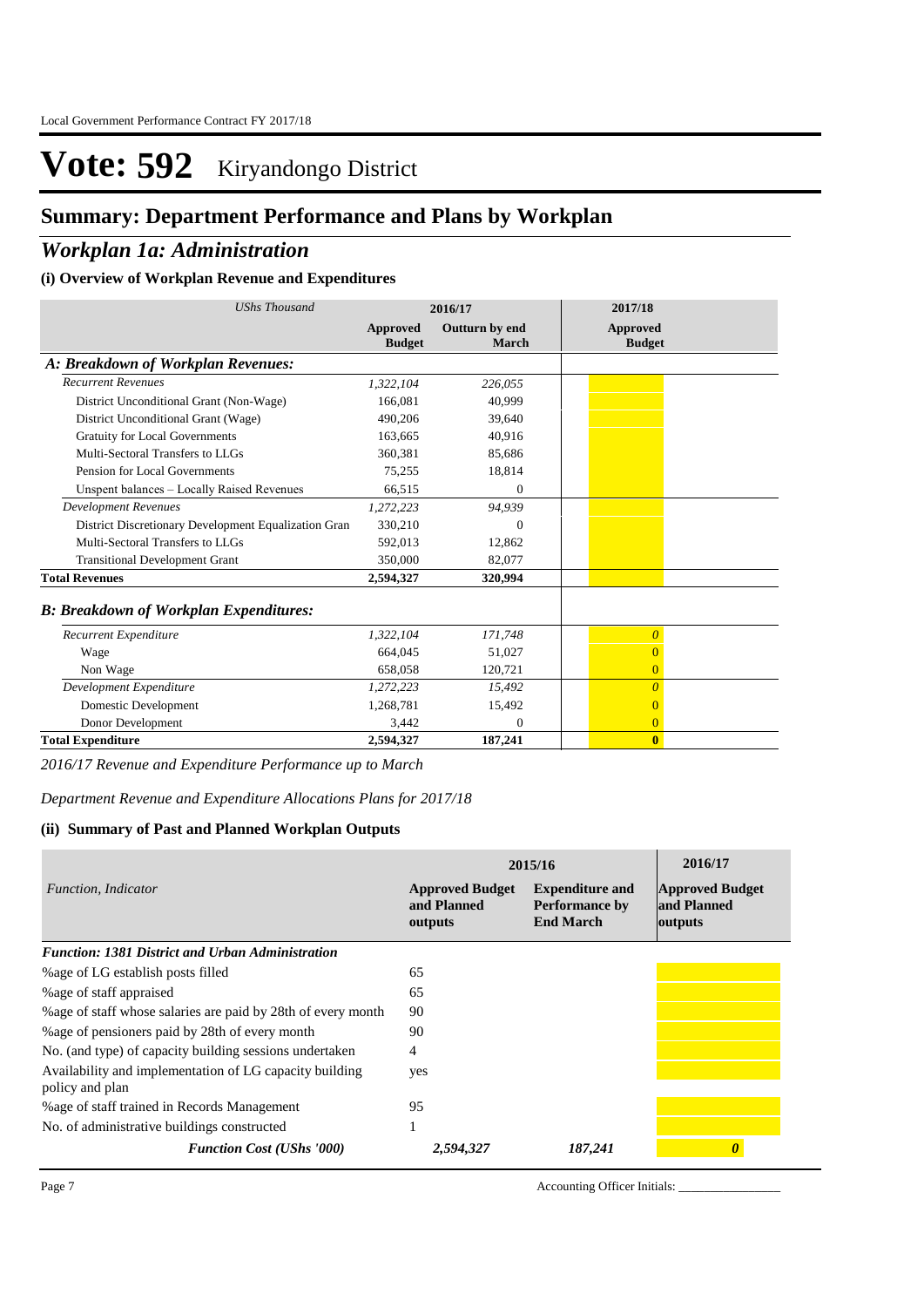## *Workplan 1a: Administration*

|                     |                               | 2015/16                                          | 2016/17                                                             |                                                  |
|---------------------|-------------------------------|--------------------------------------------------|---------------------------------------------------------------------|--------------------------------------------------|
| Function, Indicator |                               | <b>Approved Budget</b><br>and Planned<br>outputs | <b>Expenditure and</b><br><b>Performance by</b><br><b>End March</b> | <b>Approved Budget</b><br>and Planned<br>outputs |
|                     | Cost of Workplan (UShs '000): | 2,594,327                                        | 187,241                                                             |                                                  |

*2016/17 Physical Performance up to March*

*Planned Outputs for 2017/18* 

#### **(iii) Details of Off-Budget Activities carried out by NGOs, Central Government, the Private Sector and Donors**

#### **(iv) The three biggest challenges faced by the department in improving local government services**

*1.*

*2.*

*3.*

# *Workplan 2: Finance*

### **(i) Overview of Workplan Revenue and Expenditures**

| UShs Thousand                                        | 2016/17                   |                         | 2017/18                          |
|------------------------------------------------------|---------------------------|-------------------------|----------------------------------|
|                                                      | Approved<br><b>Budget</b> | Outturn by end<br>March | <b>Approved</b><br><b>Budget</b> |
| A: Breakdown of Workplan Revenues:                   |                           |                         |                                  |
| <b>Recurrent Revenues</b>                            | 415,326                   | 139,712                 |                                  |
| District Unconditional Grant (Non-Wage)              | 62,034                    | 29,879                  |                                  |
| District Unconditional Grant (Wage)                  | 56,092                    | 21,630                  |                                  |
| Multi-Sectoral Transfers to LLGs                     | 276,626                   | 88,204                  |                                  |
| Unspent balances - Locally Raised Revenues           | 20,574                    | $\Omega$                |                                  |
| <b>Development Revenues</b>                          | 56,299                    | 152                     |                                  |
| District Discretionary Development Equalization Gran | 10,000                    | $\Omega$                |                                  |
| Multi-Sectoral Transfers to LLGs                     | 46,299                    | 152                     |                                  |
| <b>Total Revenues</b>                                | 471,625                   | 139,864                 |                                  |
| <b>B: Breakdown of Workplan Expenditures:</b>        |                           |                         |                                  |
| Recurrent Expenditure                                | 415,326                   | 134,134                 | $\Omega$                         |
| Wage                                                 | 112,586                   | 35,696                  | 0                                |
| Non Wage                                             | 302,740                   | 98,438                  | $\overline{0}$                   |
| Development Expenditure                              | 56,299                    | 152                     | $\theta$                         |
| Domestic Development                                 | 56,299                    | 152                     | 0                                |
| Donor Development                                    | $\Omega$                  | $\Omega$                | $\overline{0}$                   |
| <b>Total Expenditure</b>                             | 471,625                   | 134,286                 | $\bf{0}$                         |

*2016/17 Revenue and Expenditure Performance up to March*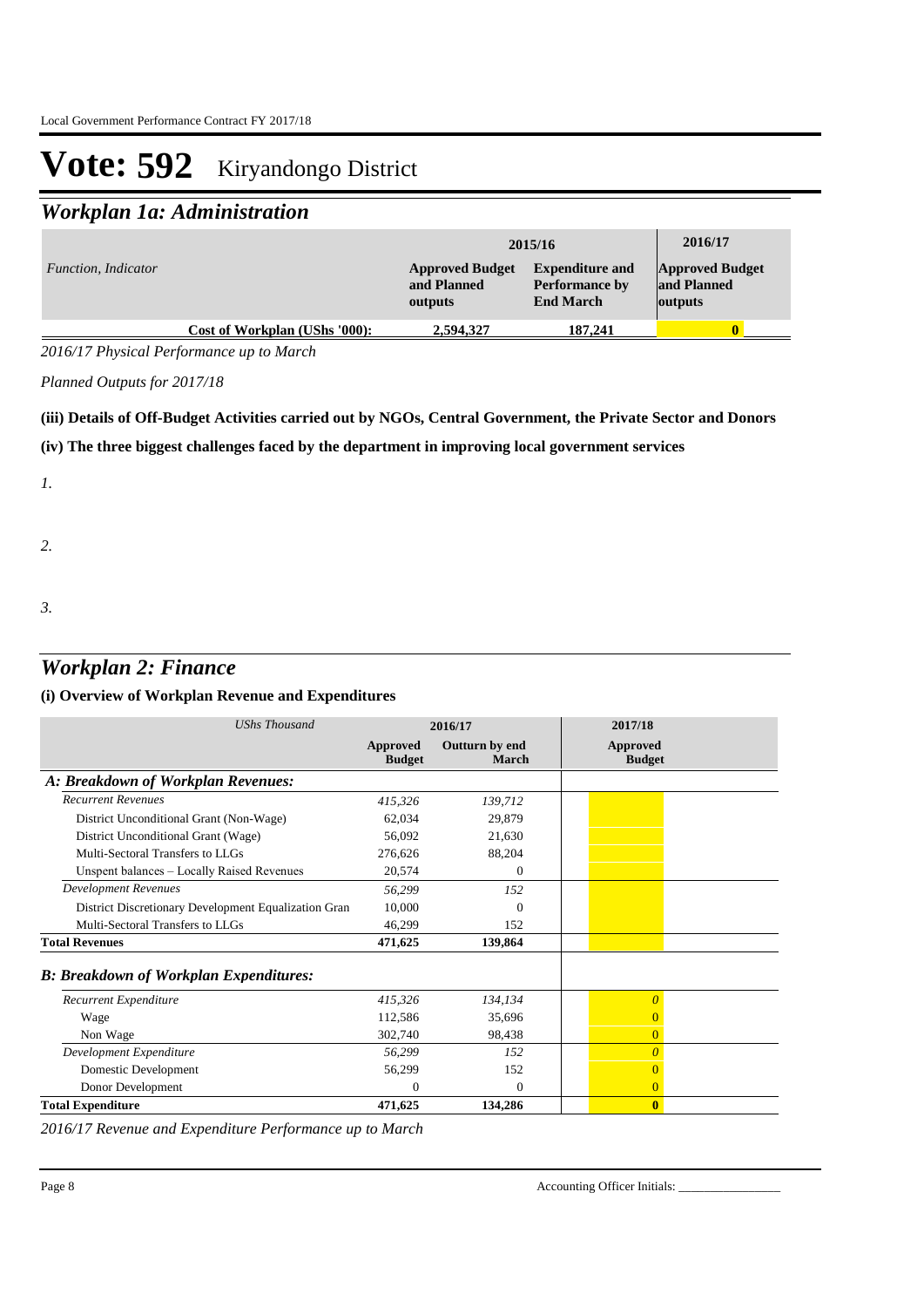### *Workplan 2: Finance*

*Department Revenue and Expenditure Allocations Plans for 2017/18*

#### **(ii) Summary of Past and Planned Workplan Outputs**

|                                                                        | 2015/16                                          | 2016/17                                                             |                                                  |
|------------------------------------------------------------------------|--------------------------------------------------|---------------------------------------------------------------------|--------------------------------------------------|
| Function, Indicator                                                    | <b>Approved Budget</b><br>and Planned<br>outputs | <b>Expenditure and</b><br><b>Performance by</b><br><b>End March</b> | <b>Approved Budget</b><br>and Planned<br>outputs |
| Function: 1481 Financial Management and Accountability $(LG)$          |                                                  |                                                                     |                                                  |
| Value of LG service tax collection                                     | 18900000                                         |                                                                     |                                                  |
| Value of Hotel Tax Collected                                           | 1575000                                          |                                                                     |                                                  |
| Value of Other Local Revenue Collections                               | 1135228000                                       |                                                                     |                                                  |
| Date of Approval of the Annual Workplan to the Council                 | 30/may/2017                                      |                                                                     |                                                  |
| Date for presenting draft Budget and Annual workplan to the<br>Council | 30/march 2017                                    |                                                                     |                                                  |
| Date for submitting annual LG final accounts to Auditor<br>General     | 30/sep/2017                                      |                                                                     |                                                  |
| Date for submitting the Annual Performance Report                      | 31/7/2016                                        |                                                                     |                                                  |
| <b>Function Cost (UShs '000)</b>                                       | 471,625                                          | 134,286                                                             |                                                  |
| Cost of Workplan (UShs '000):                                          | 471,625                                          | 134,286                                                             |                                                  |

*2016/17 Physical Performance up to March*

*Planned Outputs for 2017/18* 

**(iii) Details of Off-Budget Activities carried out by NGOs, Central Government, the Private Sector and Donors** 

**(iv) The three biggest challenges faced by the department in improving local government services**

*1.*

*2.*

*3.*

### *Workplan 3: Statutory Bodies*

| UShs Thousand                              |                           | 2016/17                 | 2017/18                   |  |
|--------------------------------------------|---------------------------|-------------------------|---------------------------|--|
|                                            | Approved<br><b>Budget</b> | Outturn by end<br>March | Approved<br><b>Budget</b> |  |
| A: Breakdown of Workplan Revenues:         |                           |                         |                           |  |
| <b>Recurrent Revenues</b>                  | 416.947                   | 87,671                  |                           |  |
| District Unconditional Grant (Non-Wage)    | 221,396                   | 47,412                  |                           |  |
| District Unconditional Grant (Wage)        | 26,352                    | 8,706                   |                           |  |
| Multi-Sectoral Transfers to LLGs           | 135,128                   | 31,553                  |                           |  |
| Unspent balances - Locally Raised Revenues | 34,070                    | $\overline{0}$          |                           |  |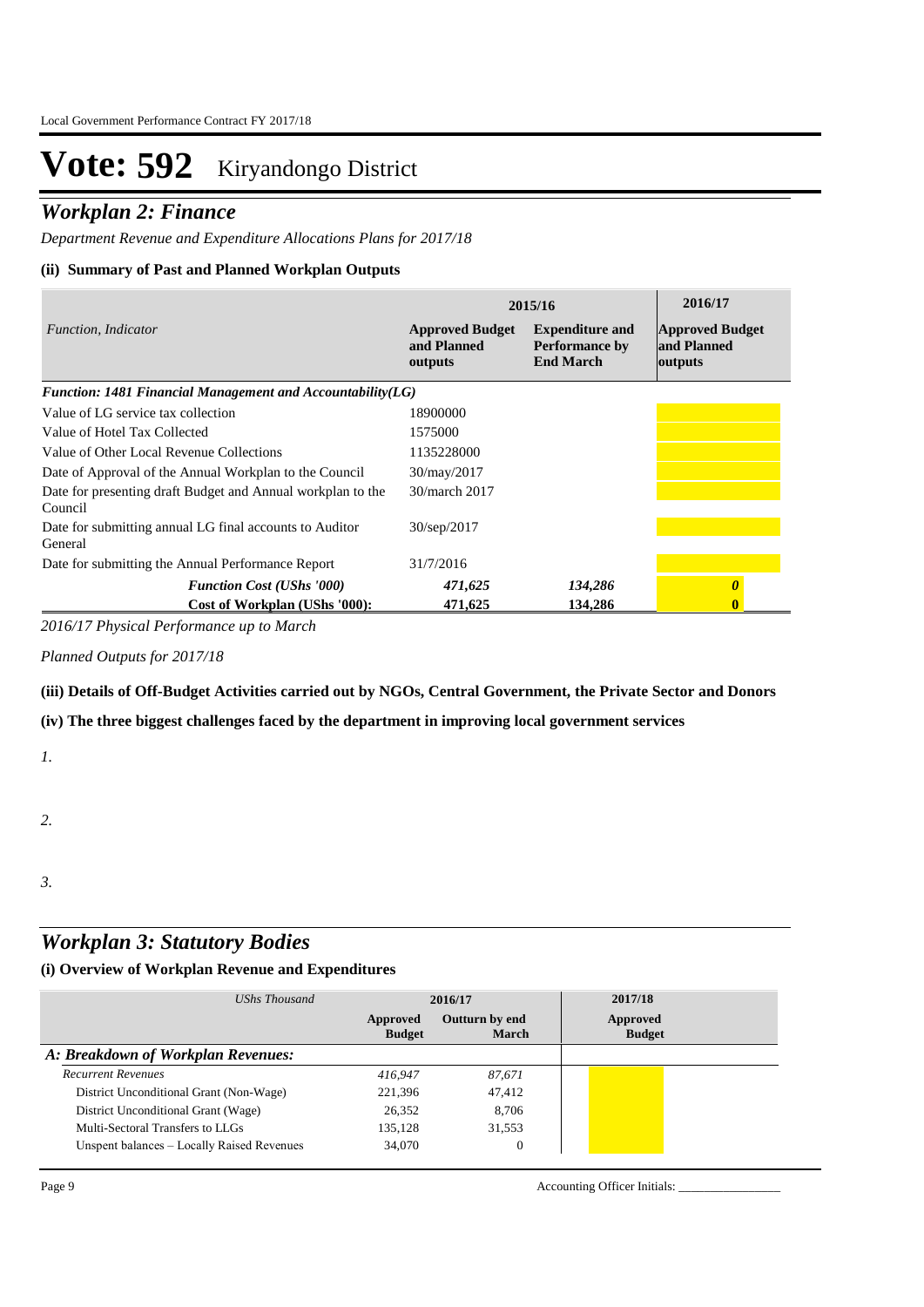### *Workplan 3: Statutory Bodies*

| <b>Total Revenues</b>                         | 416,947 | 87,671   |  |
|-----------------------------------------------|---------|----------|--|
| <b>B: Breakdown of Workplan Expenditures:</b> |         |          |  |
| Recurrent Expenditure                         | 416,947 | 87,671   |  |
| Wage                                          | 33,829  | 15,383   |  |
| Non Wage                                      | 383,118 | 72,288   |  |
| Development Expenditure                       |         | $\theta$ |  |
| Domestic Development                          |         |          |  |
| Donor Development                             |         |          |  |
| <b>Total Expenditure</b>                      | 416.947 | 87,671   |  |

*2016/17 Revenue and Expenditure Performance up to March*

*Department Revenue and Expenditure Allocations Plans for 2017/18*

#### **(ii) Summary of Past and Planned Workplan Outputs**

|                                                                               | 2015/16                                          | 2016/17                                                      |                                                  |
|-------------------------------------------------------------------------------|--------------------------------------------------|--------------------------------------------------------------|--------------------------------------------------|
| Function, Indicator                                                           | <b>Approved Budget</b><br>and Planned<br>outputs | <b>Expenditure and</b><br>Performance by<br><b>End March</b> | <b>Approved Budget</b><br>and Planned<br>outputs |
| <b>Function: 1382 Local Statutory Bodies</b>                                  |                                                  |                                                              |                                                  |
| No. of land applications (registration, renewal, lease<br>extensions) cleared | 30                                               |                                                              |                                                  |
| No. of Land board meetings                                                    | 06                                               |                                                              |                                                  |
| No.of Auditor Generals queries reviewed per LG                                | 4                                                |                                                              |                                                  |
| No. of LG PAC reports discussed by Council                                    | 4                                                |                                                              |                                                  |
| No of minutes of Council meetings with relevant resolutions                   | 04                                               |                                                              |                                                  |
| <b>Function Cost (UShs '000)</b>                                              | 416,946                                          | 87,671                                                       |                                                  |
| Cost of Workplan (UShs '000):                                                 | 416,946                                          | 87,671                                                       |                                                  |

*2016/17 Physical Performance up to March*

*Planned Outputs for 2017/18* 

#### **(iii) Details of Off-Budget Activities carried out by NGOs, Central Government, the Private Sector and Donors**

**(iv) The three biggest challenges faced by the department in improving local government services**

*1.*

- *2.*
- *3.*

### *Workplan 4: Production and Marketing*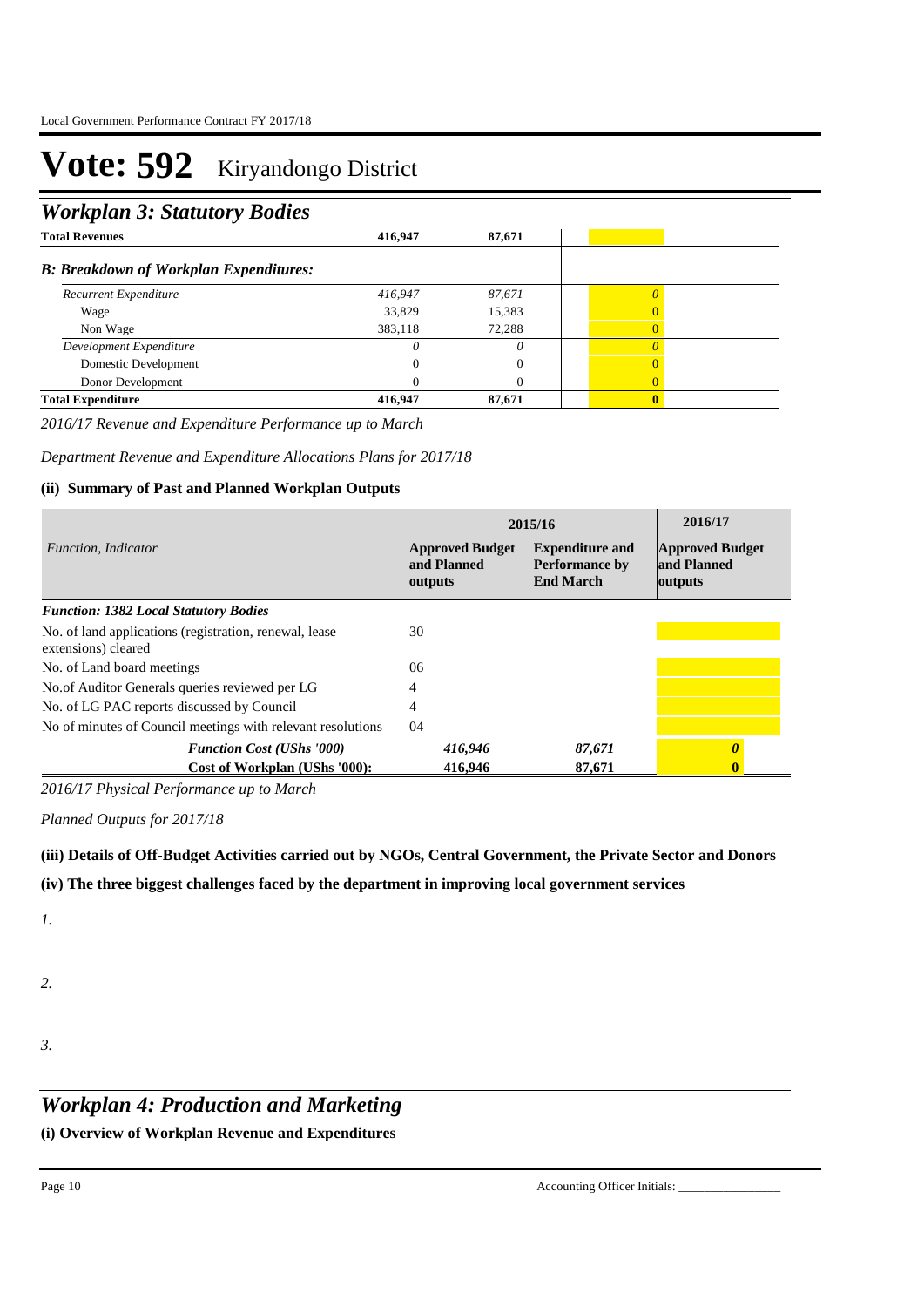## *Workplan 4: Production and Marketing*

| <b>UShs Thousand</b>                                 |                                  | 2016/17                        | 2017/18                   |
|------------------------------------------------------|----------------------------------|--------------------------------|---------------------------|
|                                                      | <b>Approved</b><br><b>Budget</b> | Outturn by end<br><b>March</b> | Approved<br><b>Budget</b> |
| A: Breakdown of Workplan Revenues:                   |                                  |                                |                           |
| <b>Recurrent Revenues</b>                            | 519,477                          | 135,681                        |                           |
| District Unconditional Grant (Non-Wage)              | 20,164                           | 4,722                          |                           |
| District Unconditional Grant (Wage)                  |                                  | 4,231                          |                           |
| Multi-Sectoral Transfers to LLGs                     | 48,493                           | 17,523                         |                           |
| Sector Conditional Grant (Non-Wage)                  | 48,515                           | 12,129                         |                           |
| Sector Conditional Grant (Wage)                      | 388,305                          | 97,076                         |                           |
| Unspent balances - Locally Raised Revenues           | 14,000                           | $\mathbf{0}$                   |                           |
| <b>Development Revenues</b>                          | 2,925,482                        | 28,391                         |                           |
| Development Grant                                    | 44,762                           | 11,190                         |                           |
| District Discretionary Development Equalization Gran | 11,870                           | 0                              |                           |
| Multi-Sectoral Transfers to LLGs                     | 94,770                           | 0                              |                           |
| Unspent balances - Conditional Grants                | 904,693                          | $\Omega$                       |                           |
| Unspent balances - donor                             | 60,000                           | 17,201                         |                           |
| Unspent balances - Other Government Transfers        | 904,693                          | 0                              |                           |
| Unspent balances - UnConditional Grants              | 904,693                          | $\Omega$                       |                           |
| <b>Total Revenues</b>                                | 3,444,959                        | 164,072                        |                           |
| <b>B: Breakdown of Workplan Expenditures:</b>        |                                  |                                |                           |
| Recurrent Expenditure                                | 519,477                          | 129,819                        | $\overline{\theta}$       |
| Wage                                                 | 388,305                          | 101,307                        | $\mathbf{\Omega}$         |
| Non Wage                                             | 131,172                          | 28,512                         | $\mathbf{0}$              |
| Development Expenditure                              | 1,116,095                        | 11,190                         | $\overline{\theta}$       |
| Domestic Development                                 | 982,325                          | 11,190                         | $\Omega$                  |
| Donor Development                                    | 133,770                          | $\Omega$                       | $\overline{0}$            |
| <b>Total Expenditure</b>                             | 1,635,572                        | 141,009                        | $\bf{0}$                  |

*2016/17 Revenue and Expenditure Performance up to March*

*Department Revenue and Expenditure Allocations Plans for 2017/18*

#### **(ii) Summary of Past and Planned Workplan Outputs**

|                     |                        | 2015/16                | 2016/17                |
|---------------------|------------------------|------------------------|------------------------|
| Function, Indicator | <b>Approved Budget</b> | <b>Expenditure and</b> | <b>Approved Budget</b> |
|                     | and Planned            | <b>Performance by</b>  | and Planned            |
|                     | outputs                | <b>End March</b>       | outputs                |

*Function: 0182 District Production Services*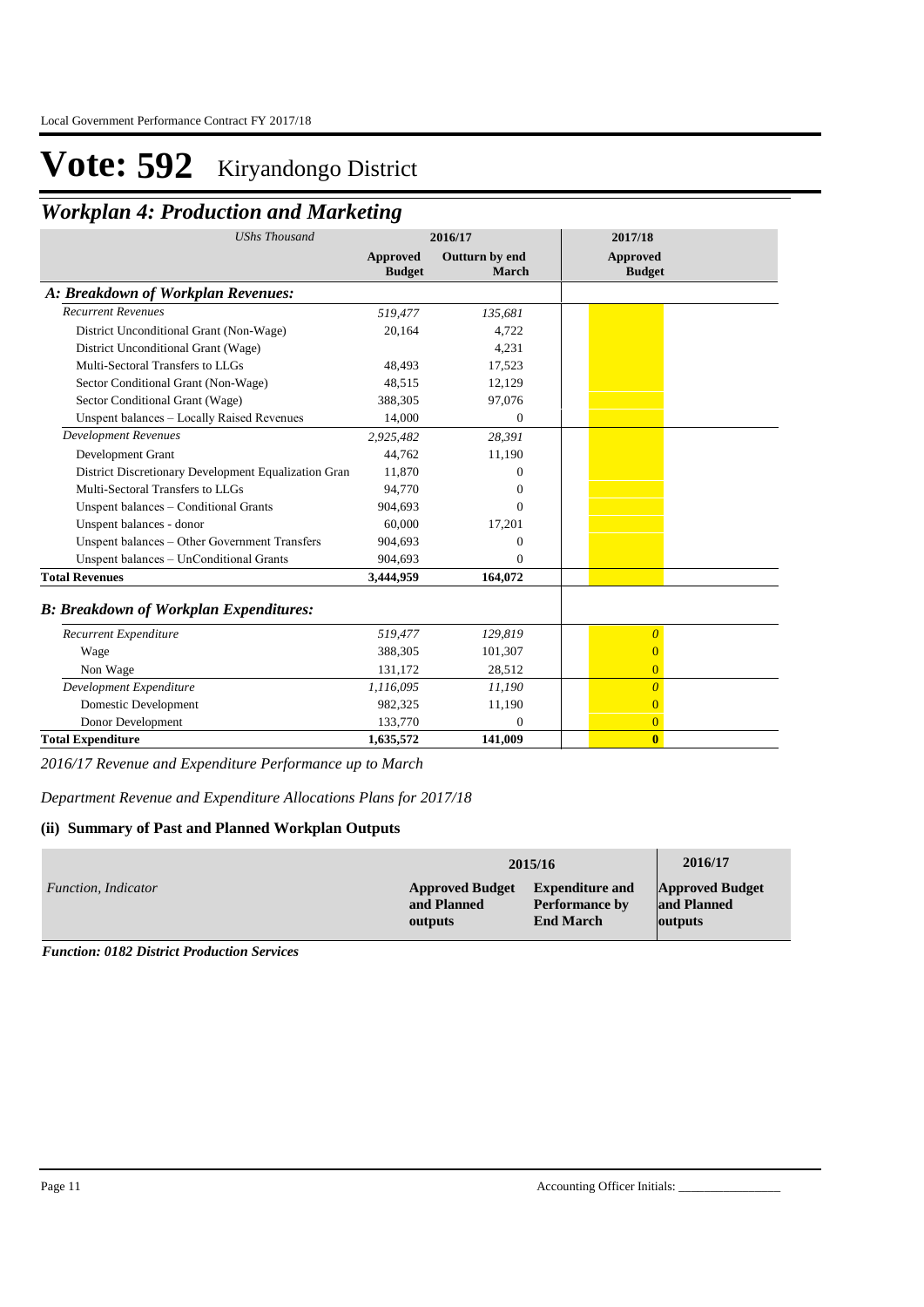# *Workplan 4: Production and Marketing*

|                                                                                      | 2015/16                                          | 2016/17                                                      |                                                  |
|--------------------------------------------------------------------------------------|--------------------------------------------------|--------------------------------------------------------------|--------------------------------------------------|
| Function, Indicator                                                                  | <b>Approved Budget</b><br>and Planned<br>outputs | <b>Expenditure and</b><br>Performance by<br><b>End March</b> | <b>Approved Budget</b><br>and Planned<br>outputs |
| No. of livestock by type undertaken in the slaughter slabs                           | 5000                                             |                                                              |                                                  |
| No. of fish ponds construsted and maintained                                         | 3                                                |                                                              |                                                  |
| No. of fish ponds stocked                                                            | 3                                                |                                                              |                                                  |
| Quantity of fish harvested                                                           | 3000                                             |                                                              |                                                  |
| Number of anti vermin operations executed quarterly                                  | 4                                                |                                                              |                                                  |
| No. of parishes receiving anti-vermin services                                       | 4                                                |                                                              |                                                  |
| No. of livestock vaccinated                                                          | 6000                                             |                                                              |                                                  |
| No of livestock by types using dips constructed                                      | 500                                              |                                                              |                                                  |
| No of valley dams constructed                                                        | 1                                                |                                                              |                                                  |
| No of slaughter slabs constructed                                                    | 1                                                |                                                              |                                                  |
| No of plant clinics/mini laboratories constructed                                    | 1                                                |                                                              |                                                  |
| No of plant marketing facilities constructed                                         | 96                                               |                                                              |                                                  |
| <b>Function Cost (UShs '000)</b>                                                     | 1,621,572                                        | 141,009                                                      | $\boldsymbol{\theta}$                            |
| <b>Function: 0183 District Commercial Services</b>                                   |                                                  |                                                              |                                                  |
| No. of tourism promotion activities meanstremed in district<br>development plans     | 1                                                |                                                              |                                                  |
| No. and name of hospitality facilities (e.g. Lodges, hotels and<br>restaurants)      | 30                                               |                                                              |                                                  |
| No. and name of new tourism sites identified                                         | 4                                                |                                                              |                                                  |
| No. of opportunites identified for industrial development                            | 3                                                |                                                              |                                                  |
| No. of producer groups identified for collective value addition<br>support           | 2                                                |                                                              |                                                  |
| No. of value addition facilities in the district                                     | 10                                               |                                                              |                                                  |
| A report on the nature of value addition support existing and<br>needed              | yes                                              |                                                              |                                                  |
| No. of Tourism Action Plans and regulations developed                                | 1                                                |                                                              |                                                  |
| No of awareness radio shows participated in                                          |                                                  |                                                              |                                                  |
| No. of trade sensitisation meetings organised at the<br>district/Municipal Council   | 8                                                |                                                              |                                                  |
| No of businesses inspected for compliance to the law                                 | 140                                              |                                                              |                                                  |
| No of businesses issued with trade licenses                                          | 700                                              |                                                              |                                                  |
| No of awareneness radio shows participated in                                        | 2                                                |                                                              |                                                  |
| No of businesses assited in business registration process                            | 40                                               |                                                              |                                                  |
| No. of enterprises linked to UNBS for product quality and<br>standards               | 8                                                |                                                              |                                                  |
| No. of producers or producer groups linked to market<br>internationally through UEPB | 4                                                |                                                              |                                                  |
| No. of market information reports desserminated                                      | 4                                                |                                                              |                                                  |
| No of cooperative groups supervised                                                  | 20                                               |                                                              |                                                  |
| No. of cooperative groups mobilised for registration                                 | 12                                               |                                                              |                                                  |
| No. of cooperatives assisted in registration                                         | 12                                               |                                                              |                                                  |
| <b>Function Cost (UShs '000)</b>                                                     | 14,000                                           | 0                                                            | $\boldsymbol{\theta}$                            |
| Cost of Workplan (UShs '000):                                                        | 1,635,572                                        | 141,009                                                      | $\bf{0}$                                         |

Page 12 Accounting Officer Initials: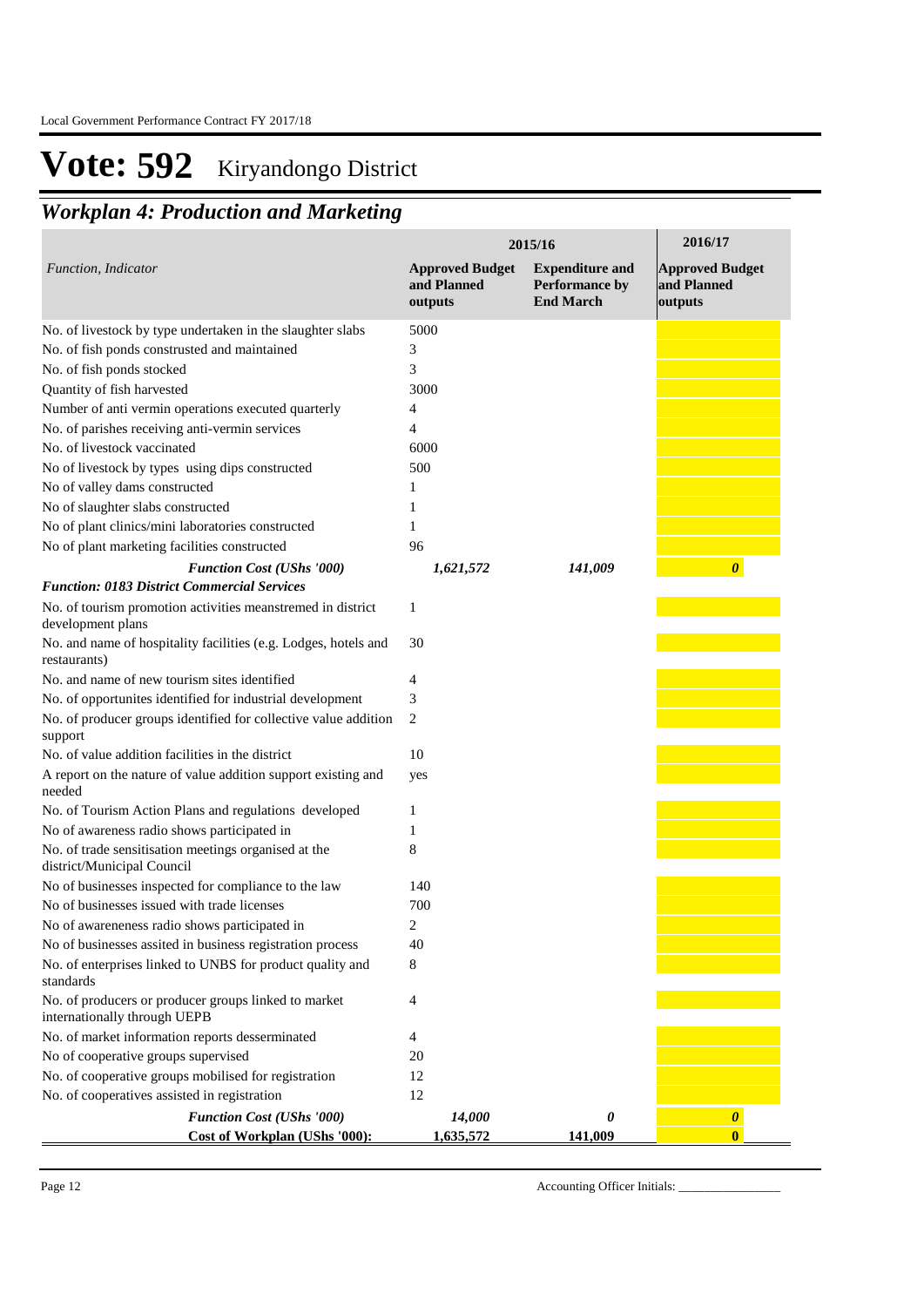## *Workplan 4: Production and Marketing*

*2016/17 Physical Performance up to March*

*Planned Outputs for 2017/18* 

**(iii) Details of Off-Budget Activities carried out by NGOs, Central Government, the Private Sector and Donors** 

**(iv) The three biggest challenges faced by the department in improving local government services**

*1.*

*2.*

*3.*

### *Workplan 5: Health*

#### **(i) Overview of Workplan Revenue and Expenditures**

| <b>UShs Thousand</b>                                 |                                  | 2016/17                 | 2017/18                          |  |
|------------------------------------------------------|----------------------------------|-------------------------|----------------------------------|--|
|                                                      | <b>Approved</b><br><b>Budget</b> | Outturn by end<br>March | <b>Approved</b><br><b>Budget</b> |  |
| A: Breakdown of Workplan Revenues:                   |                                  |                         |                                  |  |
| <b>Recurrent Revenues</b>                            | 2,545,915                        | 639,524                 |                                  |  |
| District Unconditional Grant (Non-Wage)              | 7,431                            | $\Omega$                |                                  |  |
| District Unconditional Grant (Wage)                  |                                  | 4,977                   |                                  |  |
| Multi-Sectoral Transfers to LLGs                     | 98,342                           | 27,659                  |                                  |  |
| Sector Conditional Grant (Non-Wage)                  | 333,913                          | 83,478                  |                                  |  |
| Sector Conditional Grant (Wage)                      | 2,093,639                        | 523,410                 |                                  |  |
| Unspent balances - Locally Raised Revenues           | 12,590                           | $\mathbf{0}$            |                                  |  |
| <b>Development Revenues</b>                          | 280,446                          | 74,580                  |                                  |  |
| District Discretionary Development Equalization Gran | 21,404                           | $\Omega$                |                                  |  |
| Multi-Sectoral Transfers to LLGs                     | 15,700                           | $\Omega$                |                                  |  |
| <b>Transitional Development Grant</b>                | 33,342                           | $\Omega$                |                                  |  |
| Unspent balances - Conditional Grants                | 70,000                           | $\Omega$                |                                  |  |
| Unspent balances - donor                             |                                  | 74,580                  |                                  |  |
| Unspent balances - Other Government Transfers        | 70,000                           | $\Omega$                |                                  |  |
| Unspent balances - UnConditional Grants              | 70,000                           | $\Omega$                |                                  |  |
| <b>Total Revenues</b>                                | 2,826,361                        | 714,104                 |                                  |  |
| <b>B: Breakdown of Workplan Expenditures:</b>        |                                  |                         |                                  |  |
| Recurrent Expenditure                                | 2,545,915                        | 555,616                 | $\overline{\theta}$              |  |
| Wage                                                 | 2.093.639                        | 444,478                 | $\overline{0}$                   |  |
| Non Wage                                             | 452,276                          | 111,138                 | $\overline{0}$                   |  |
| Development Expenditure                              | 140,446                          | 74,580                  | $\overline{0}$                   |  |
| Domestic Development                                 | 140,446                          | $\Omega$                | $\overline{0}$                   |  |
| Donor Development                                    | $\Omega$                         | 74,580                  | $\overline{0}$                   |  |
| <b>Total Expenditure</b>                             | 2,686,361                        | 630,195                 | $\bf{0}$                         |  |

*2016/17 Revenue and Expenditure Performance up to March*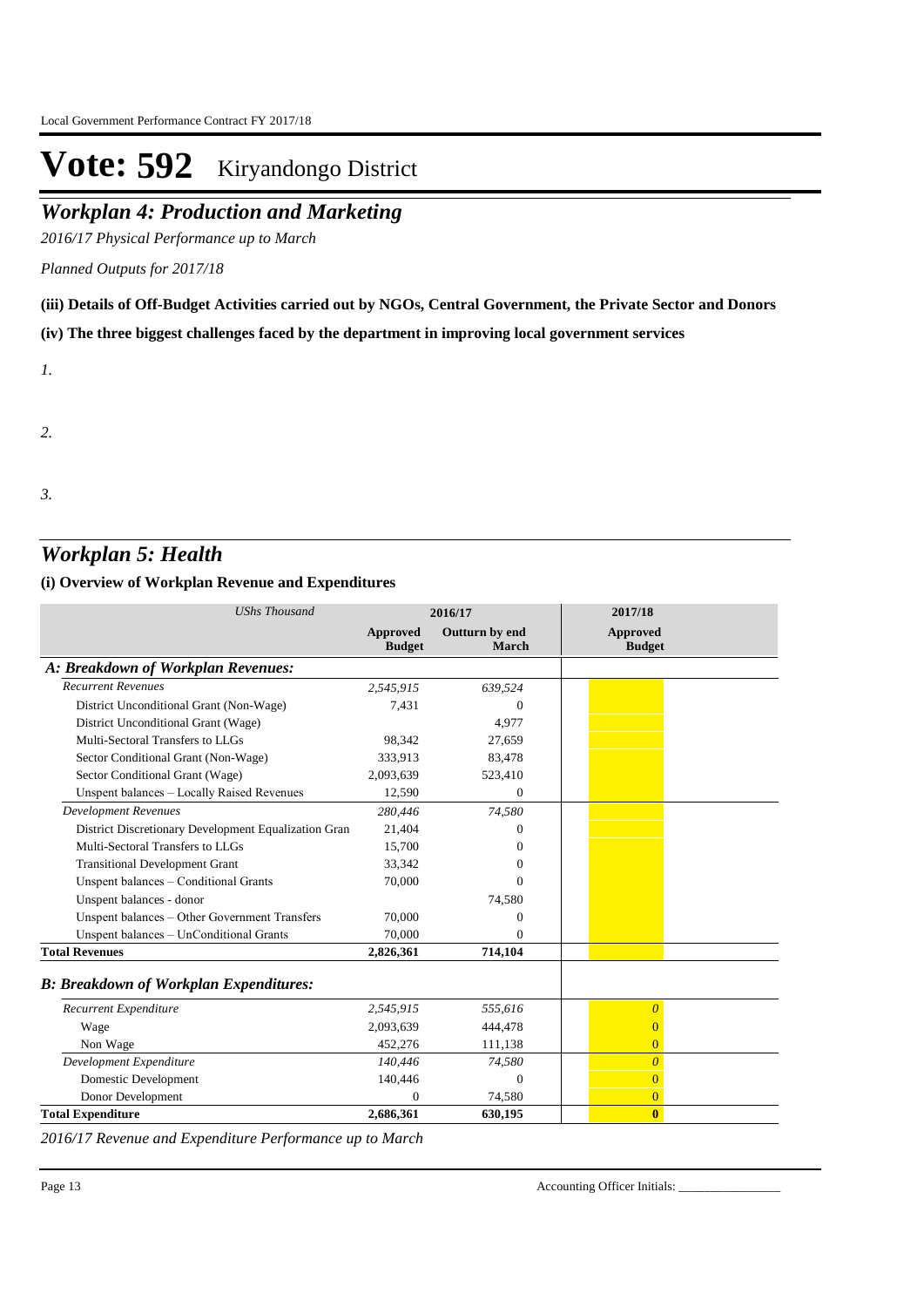### *Workplan 5: Health*

*Department Revenue and Expenditure Allocations Plans for 2017/18*

#### **(ii) Summary of Past and Planned Workplan Outputs**

|                                                                                                          | 2015/16                                          | 2016/17                                                      |                                                  |
|----------------------------------------------------------------------------------------------------------|--------------------------------------------------|--------------------------------------------------------------|--------------------------------------------------|
| Function, Indicator                                                                                      | <b>Approved Budget</b><br>and Planned<br>outputs | <b>Expenditure and</b><br>Performance by<br><b>End March</b> | <b>Approved Budget</b><br>and Planned<br>outputs |
| <b>Function: 0881 Primary Healthcare</b>                                                                 |                                                  |                                                              |                                                  |
| No of maternity wards constructed                                                                        | 1                                                |                                                              |                                                  |
| Number of outpatients that visited the NGO Basic health<br>facilities                                    | 5000                                             |                                                              |                                                  |
| Number of inpatients that visited the NGO Basic health<br>facilities                                     | 3000                                             |                                                              |                                                  |
| No. and proportion of deliveries conducted in the NGO Basic<br>health facilities                         | 1000                                             |                                                              |                                                  |
| Number of children immunized with Pentavalent vaccine in<br>the NGO Basic health facilities              | 7000                                             |                                                              |                                                  |
| Number of trained health workers in health centers                                                       | 105                                              |                                                              |                                                  |
| No of trained health related training sessions held.                                                     | 60                                               |                                                              |                                                  |
| Number of outpatients that visited the Govt. health facilities.                                          | 200000                                           |                                                              |                                                  |
| Number of inpatients that visited the Govt. health facilities.                                           | 5000                                             |                                                              |                                                  |
| No and proportion of deliveries conducted in the Govt. health<br>facilities                              | 2000                                             |                                                              |                                                  |
| % age of approved posts filled with qualified health workers                                             | 65                                               |                                                              |                                                  |
| % age of Villages with functional (existing, trained, and<br>reporting quarterly) VHTs.                  | 99                                               |                                                              |                                                  |
| No of children immunized with Pentavalent vaccine                                                        | 26000                                            |                                                              |                                                  |
| No of healthcentres constructed                                                                          | 1                                                |                                                              |                                                  |
| No of OPD and other wards constructed                                                                    | 1                                                |                                                              |                                                  |
| <b>Function Cost (UShs '000)</b>                                                                         | 363,997                                          | 135,505                                                      | $\boldsymbol{\theta}$                            |
| <b>Function: 0882 District Hospital Services</b>                                                         |                                                  |                                                              |                                                  |
| %age of approved posts filled with trained health workers                                                | 95                                               |                                                              |                                                  |
| Number of inpatients that visited the District/General<br>Hospital(s)in the District/ General Hospitals. | 10000                                            |                                                              |                                                  |
| No. and proportion of deliveries in the District/General<br>hospitals                                    | 2100                                             |                                                              |                                                  |
| Number of total outpatients that visited the District/ General<br>Hospital(s).                           | 36000                                            |                                                              |                                                  |
| <b>Function Cost (UShs '000)</b>                                                                         | 1,334,324                                        | 289,782                                                      | $\boldsymbol{\theta}$                            |
| <b>Function: 0883 Health Management and Supervision</b>                                                  |                                                  |                                                              |                                                  |
| <b>Function Cost (UShs '000)</b>                                                                         | 988,040                                          | 204,908                                                      | $\boldsymbol{\theta}$                            |
| Cost of Workplan (UShs '000):                                                                            | 2,686,361                                        | 630,195                                                      | $\bf{0}$                                         |

*2016/17 Physical Performance up to March*

*Planned Outputs for 2017/18* 

#### **(iii) Details of Off-Budget Activities carried out by NGOs, Central Government, the Private Sector and Donors**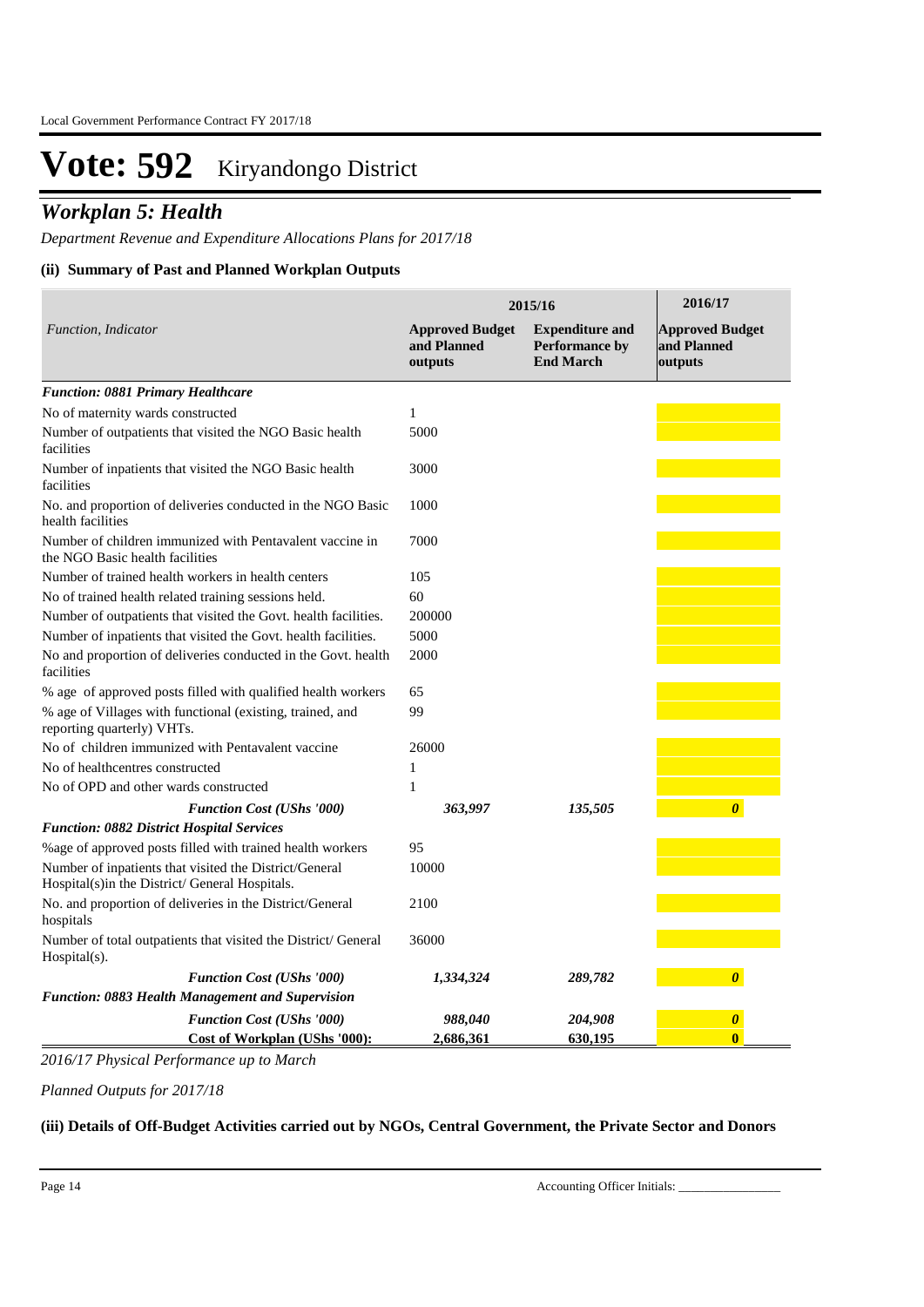### *Workplan 5: Health*

**(iv) The three biggest challenges faced by the department in improving local government services**

*1.*

*2.*

*3.*

### *Workplan 6: Education*

#### **(i) Overview of Workplan Revenue and Expenditures**

| <b>UShs Thousand</b>                                 | 2016/17                          |                                | 2017/18                          |
|------------------------------------------------------|----------------------------------|--------------------------------|----------------------------------|
|                                                      | <b>Approved</b><br><b>Budget</b> | Outturn by end<br><b>March</b> | <b>Approved</b><br><b>Budget</b> |
| A: Breakdown of Workplan Revenues:                   |                                  |                                |                                  |
| <b>Recurrent Revenues</b>                            | 7,411,412                        | 1,958,210                      |                                  |
| District Unconditional Grant (Non-Wage)              | 22,045                           | $\Omega$                       |                                  |
| District Unconditional Grant (Wage)                  | 44,596                           | 19,416                         |                                  |
| Multi-Sectoral Transfers to LLGs                     | 6.565                            | 55                             |                                  |
| Sector Conditional Grant (Non-Wage)                  | 1,226,346                        | 356,199                        |                                  |
| Sector Conditional Grant (Wage)                      | 6,096,302                        | 1,582,540                      |                                  |
| Unspent balances - Locally Raised Revenues           | 15,557                           | $\Omega$                       |                                  |
| <b>Development Revenues</b>                          | 654.763                          | 66,428                         |                                  |
| Development Grant                                    | 245.232                          | 61,308                         |                                  |
| District Discretionary Development Equalization Gran | 27,970                           | $\Omega$                       |                                  |
| Multi-Sectoral Transfers to LLGs                     | 144,702                          | $^{(1)}$                       |                                  |
| Unspent balances - Conditional Grants                | 78,953                           | $\Omega$                       |                                  |
| Unspent balances - donor                             |                                  | 5,120                          |                                  |
| Unspent balances - Other Government Transfers        | 78,953                           | $\Omega$                       |                                  |
| Unspent balances - UnConditional Grants              | 78,953                           | $\Omega$                       |                                  |
| <b>Total Revenues</b>                                | 8,066,175                        | 2,024,638                      |                                  |
| <b>B: Breakdown of Workplan Expenditures:</b>        |                                  |                                |                                  |
| Recurrent Expenditure                                | 7,411,412                        | 1,787,742                      | $\boldsymbol{\theta}$            |
| Wage                                                 | 6,140,898                        | 1,472,931                      | $\overline{0}$                   |
| Non Wage                                             | 1,270,513                        | 314,811                        | $\overline{0}$                   |
| Development Expenditure                              | 496,857                          | 0                              | $\overline{\theta}$              |
| Domestic Development                                 | 470,022                          | $\mathbf{0}$                   | $\overline{0}$                   |
| Donor Development                                    | 26,835                           | $\Omega$                       | $\overline{0}$                   |
| <b>Total Expenditure</b>                             | 7,908,268                        | 1,787,742                      | $\mathbf{0}$                     |

*2016/17 Revenue and Expenditure Performance up to March*

*Department Revenue and Expenditure Allocations Plans for 2017/18*

#### **(ii) Summary of Past and Planned Workplan Outputs**

|                    | 2015/16                                                         | 2016/17              |  |
|--------------------|-----------------------------------------------------------------|----------------------|--|
| Eugetian Indianter | $E$ <sub>rm</sub> and $\mathbf{i}$ turn and<br>Annuaried Dudget | $A$ numerical Dudget |  |
| Page 15            | Accounting Officer Initials:                                    |                      |  |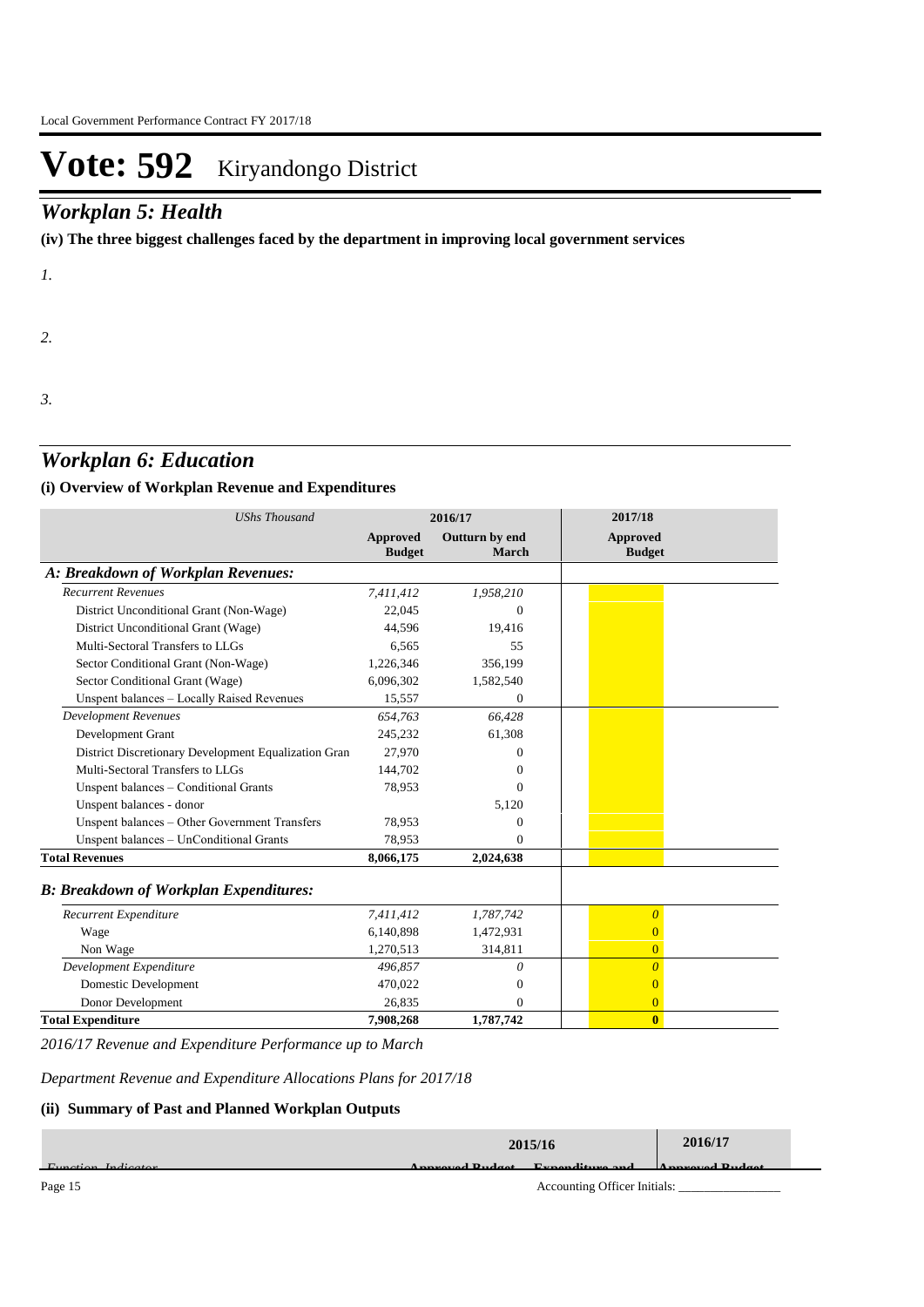### *Workplan 6: Education*

| r uncuon, maicator                                                     | Approved Duuget<br>and Planned<br>outputs | влренините ани<br><b>Performance by</b><br><b>End March</b> | Approved Duuget<br>and Planned<br>outputs |
|------------------------------------------------------------------------|-------------------------------------------|-------------------------------------------------------------|-------------------------------------------|
| <b>Function: 0781 Pre-Primary and Primary Education</b>                |                                           |                                                             |                                           |
| No. of teachers paid salaries                                          | 1000                                      |                                                             |                                           |
| No. of qualified primary teachers                                      | 57000                                     |                                                             |                                           |
| No. of pupils enrolled in UPE                                          | 55000                                     |                                                             |                                           |
| No. of student drop-outs                                               | 99                                        |                                                             |                                           |
| No. of pupils sitting PLE                                              | 500                                       |                                                             |                                           |
| No. of classrooms constructed in UPE                                   | 12                                        |                                                             |                                           |
| No. of latrine stances constructed                                     | 3                                         |                                                             |                                           |
| No. of primary schools receiving furniture                             | 96                                        |                                                             |                                           |
| <b>Function Cost (UShs '000)</b>                                       | 6,323,254                                 | 1,417,575                                                   | $\boldsymbol{\theta}$                     |
| <b>Function: 0782 Secondary Education</b>                              |                                           |                                                             |                                           |
| No. of students enrolled in USE                                        | 3638                                      |                                                             |                                           |
| <b>Function Cost (UShs '000)</b>                                       | 1,149,031                                 | 265,388                                                     | $\boldsymbol{\theta}$                     |
| <b>Function: 0783 Skills Development</b>                               |                                           |                                                             |                                           |
| No. of students in tertiary education                                  | 144                                       |                                                             |                                           |
| <b>Function Cost (UShs '000)</b>                                       | 353,786                                   | 77,194                                                      | $\boldsymbol{\theta}$                     |
| <b>Function: 0784 Education &amp; Sports Management and Inspection</b> |                                           |                                                             |                                           |
| No. of primary schools inspected in quarter                            | 130                                       |                                                             |                                           |
| No. of secondary schools inspected in quarter                          |                                           |                                                             |                                           |
| No. of tertiary institutions inspected in quarter                      |                                           |                                                             |                                           |
| No. of inspection reports provided to Council                          |                                           |                                                             |                                           |
| <b>Function Cost (UShs '000)</b>                                       | 82,198                                    | 27,585                                                      | $\boldsymbol{\theta}$                     |
| Cost of Workplan (UShs '000):                                          | 7,908,268                                 | 1,787,742                                                   |                                           |

*2016/17 Physical Performance up to March*

*Planned Outputs for 2017/18* 

**(iii) Details of Off-Budget Activities carried out by NGOs, Central Government, the Private Sector and Donors** 

**(iv) The three biggest challenges faced by the department in improving local government services**

*1.*

*2.*

*3.*

# *Workplan 7a: Roads and Engineering*

| UShs Thousand | 2016/17       |                | 2017/18       |  |
|---------------|---------------|----------------|---------------|--|
|               | Approved      | Outturn by end | Approved      |  |
|               | <b>Budget</b> | <b>March</b>   | <b>Budget</b> |  |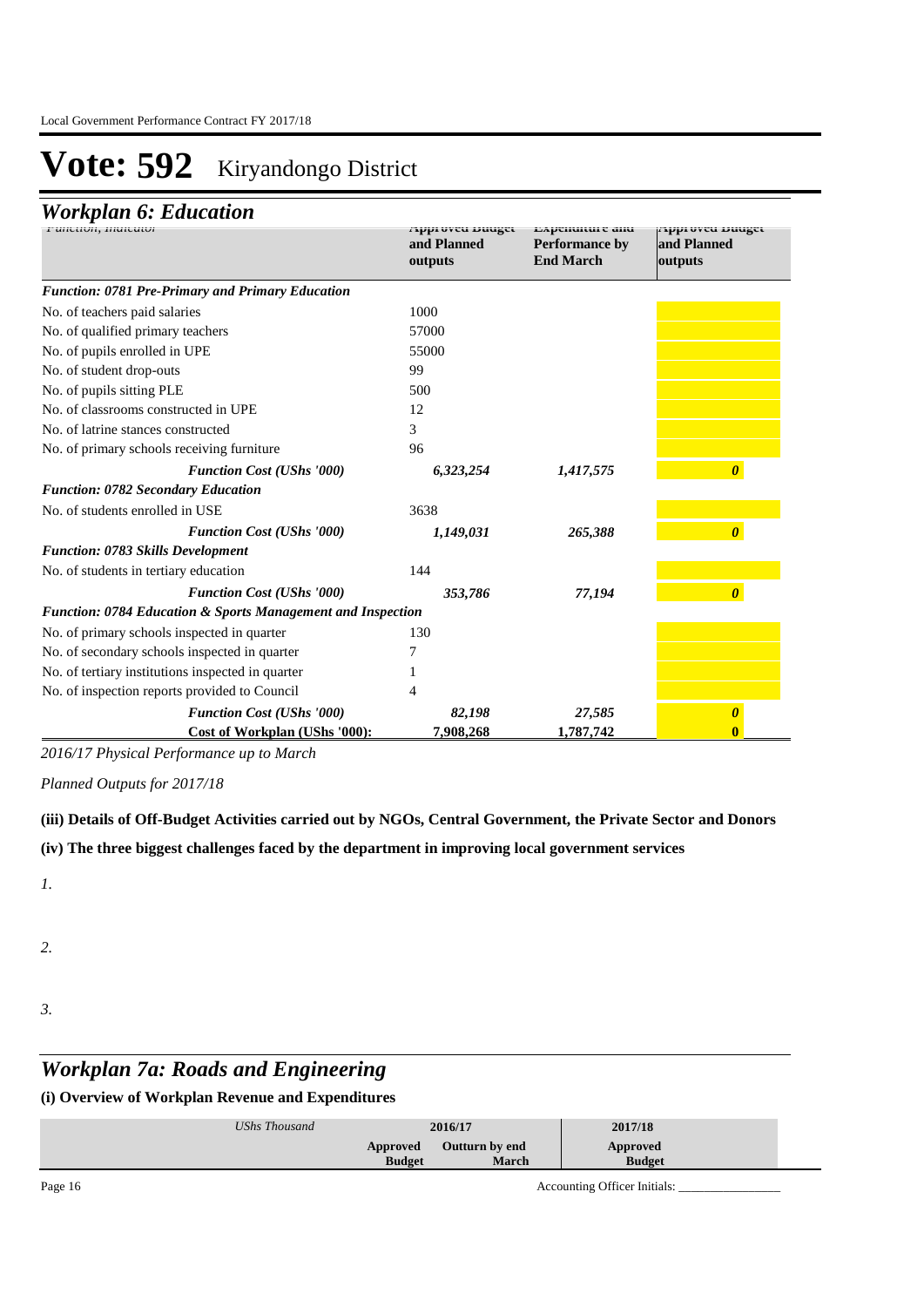**Workplan 7a: Roads and Engineering** 

| A: Breakdown of Workplan Revenues:                   |           |              |                |
|------------------------------------------------------|-----------|--------------|----------------|
| <b>Recurrent Revenues</b>                            | 1,593,789 | 261,541      |                |
| District Unconditional Grant (Non-Wage)              | 16,274    | 2,068        |                |
| District Unconditional Grant (Wage)                  | 33.140    | 8.297        |                |
| Multi-Sectoral Transfers to LLGs                     | 296,322   | 27,557       |                |
| Sector Conditional Grant (Non-Wage)                  | 1,236,053 | 223,619      |                |
| Unspent balances - Locally Raised Revenues           | 12,000    | $\mathbf{0}$ |                |
| <b>Development Revenues</b>                          | 226,465   | 18,583       |                |
| District Discretionary Development Equalization Gran | 16,465    | $\Omega$     |                |
| Multi-Sectoral Transfers to LLGs                     |           | 18,583       |                |
| Unspent balances - Conditional Grants                | 70,000    | 0            |                |
| Unspent balances – Other Government Transfers        | 70,000    | $\Omega$     |                |
| Unspent balances - UnConditional Grants              | 70,000    | $\Omega$     |                |
| <b>Total Revenues</b>                                | 1,820,254 | 280,124      |                |
| <b>B: Breakdown of Workplan Expenditures:</b>        |           |              |                |
| Recurrent Expenditure                                | 1,593,789 | 134,260      | $\theta$       |
| Wage                                                 | 111.623   | 15,316       | $\Omega$       |
| Non Wage                                             | 1,482,167 | 118,944      | $\overline{0}$ |
| Development Expenditure                              | 86,465    | 18,583       | $\Omega$       |
| Domestic Development                                 | 86,465    | 18,583       | $\overline{0}$ |
| Donor Development                                    | $\Omega$  | $\mathbf{0}$ | $\overline{0}$ |
| <b>Total Expenditure</b>                             | 1,680,254 | 152,843      | $\bf{0}$       |

*2016/17 Revenue and Expenditure Performance up to March*

*Department Revenue and Expenditure Allocations Plans for 2017/18*

#### **(ii) Summary of Past and Planned Workplan Outputs**

|                                                                  | 2015/16                                          | 2016/17                                                             |                                                  |
|------------------------------------------------------------------|--------------------------------------------------|---------------------------------------------------------------------|--------------------------------------------------|
| Function, Indicator                                              | <b>Approved Budget</b><br>and Planned<br>outputs | <b>Expenditure and</b><br><b>Performance by</b><br><b>End March</b> | <b>Approved Budget</b><br>and Planned<br>outputs |
| <b>Function: 0481 District, Urban and Community Access Roads</b> |                                                  |                                                                     |                                                  |
| Length in Km of District roads maintained.                       | 11                                               |                                                                     |                                                  |
| No of bottle necks removed from CARs                             | 4                                                |                                                                     |                                                  |
| Length in Km of Urban unpaved roads routinely maintained         | 5                                                |                                                                     |                                                  |
| Length in Km of Urban unpaved roads periodically maintained      | 4                                                |                                                                     |                                                  |
| Length in Km of District roads routinely maintained              | 353                                              |                                                                     |                                                  |
| Length in Km of District roads periodically maintained           | 32                                               |                                                                     |                                                  |
| <b>Function Cost (UShs '000)</b>                                 | 1,662,159                                        | 147.718                                                             | $\boldsymbol{\theta}$                            |
| <b>Function: 0482 District Engineering Services</b>              |                                                  |                                                                     |                                                  |
| <b>Function Cost (UShs '000)</b>                                 | 18,096                                           | 5,125                                                               | <sub>0</sub>                                     |
| Cost of Workplan (UShs '000):                                    | 1,680,255                                        | 152.843                                                             | 0                                                |

*2016/17 Physical Performance up to March*

*Planned Outputs for 2017/18* 

#### **(iii) Details of Off-Budget Activities carried out by NGOs, Central Government, the Private Sector and Donors**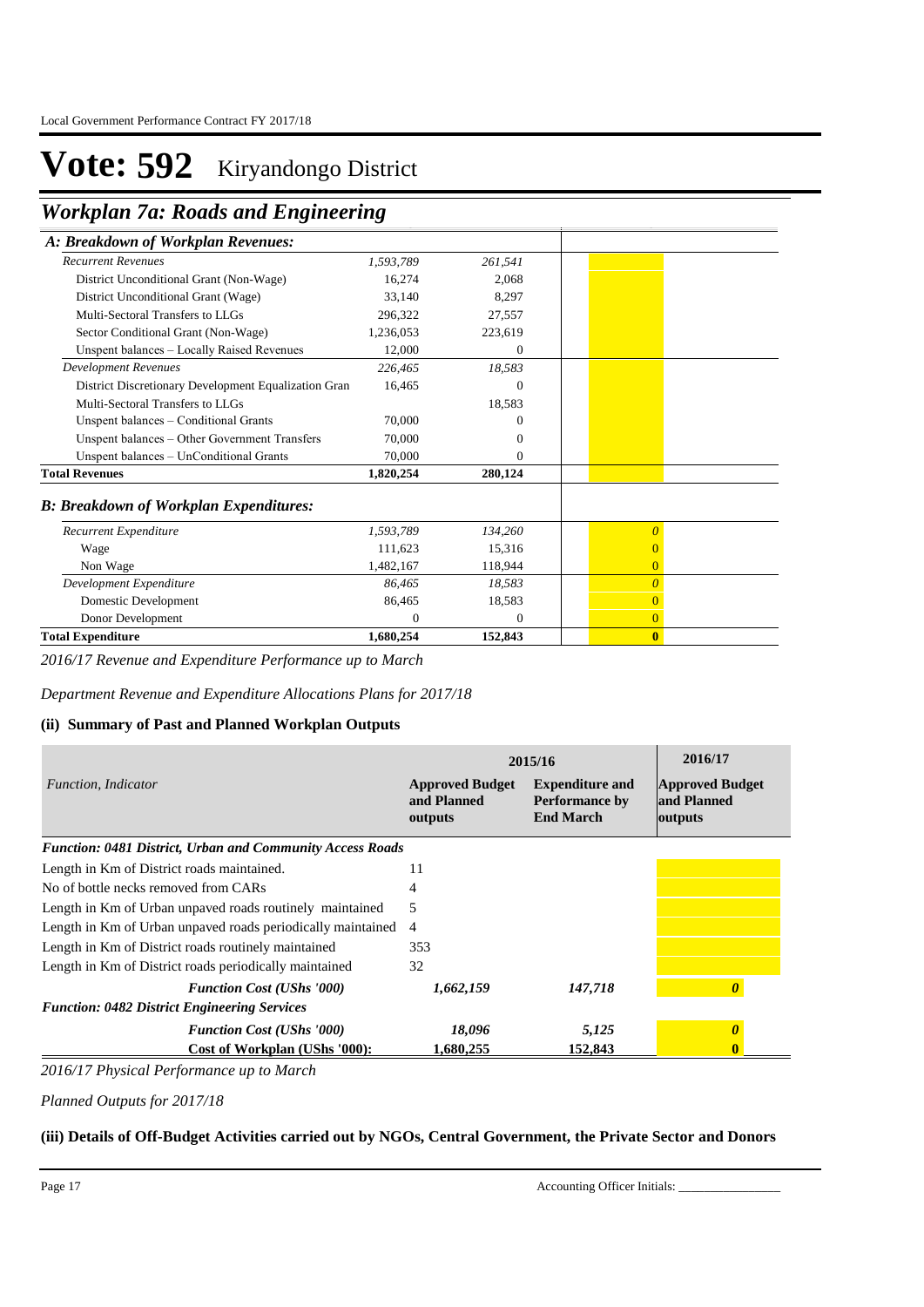### *Workplan 7a: Roads and Engineering*

**(iv) The three biggest challenges faced by the department in improving local government services**

*1.*

*2.*

*3.*

### *Workplan 7b: Water*

#### **(i) Overview of Workplan Revenue and Expenditures**

| <b>UShs Thousand</b>                                 |                           | 2016/17                 | 2017/18                          |
|------------------------------------------------------|---------------------------|-------------------------|----------------------------------|
|                                                      | Approved<br><b>Budget</b> | Outturn by end<br>March | <b>Approved</b><br><b>Budget</b> |
| A: Breakdown of Workplan Revenues:                   |                           |                         |                                  |
| <b>Recurrent Revenues</b>                            | 81.492                    | 15,566                  |                                  |
| District Unconditional Grant (Non-Wage)              | 4,898                     | $\Omega$                |                                  |
| District Unconditional Grant (Wage)                  | 20,576                    | 5,144                   |                                  |
| Multi-Sectoral Transfers to LLGs                     | 3.329                     | $\Omega$                |                                  |
| Sector Conditional Grant (Non-Wage)                  | 41,689                    | 10,422                  |                                  |
| Unspent balances - Locally Raised Revenues           | 11,000                    | $\Omega$                |                                  |
| <b>Development Revenues</b>                          | 552,626                   | 87,394                  |                                  |
| Development Grant                                    | 326,576                   | 81,644                  |                                  |
| District Discretionary Development Equalization Gran | 23,050                    | $\Omega$                |                                  |
| <b>Transitional Development Grant</b>                | 23,000                    | 5,750                   |                                  |
| Unspent balances - Conditional Grants                | 60,000                    | $\Omega$                |                                  |
| Unspent balances - Other Government Transfers        | 60,000                    | $\Omega$                |                                  |
| Unspent balances - UnConditional Grants              | 60,000                    | $\Omega$                |                                  |
| <b>Total Revenues</b>                                | 634,118                   | 102,960                 |                                  |
| <b>B: Breakdown of Workplan Expenditures:</b>        |                           |                         |                                  |
| Recurrent Expenditure                                | 81,492                    | 5,144                   | $\overline{\theta}$              |
| Wage                                                 | 23,094                    | 5,144                   | $\overline{0}$                   |
| Non Wage                                             | 58,398                    | $\Omega$                | $\overline{0}$                   |
| Development Expenditure                              | 432,626                   | 58,500                  | $\overline{0}$                   |
| Domestic Development                                 | 432,626                   | 58,500                  | $\overline{0}$                   |
| Donor Development                                    | $\Omega$                  | $\Omega$                | $\overline{0}$                   |
| <b>Total Expenditure</b>                             | 514,118                   | 63,644                  | $\bf{0}$                         |

*2016/17 Revenue and Expenditure Performance up to March*

*Department Revenue and Expenditure Allocations Plans for 2017/18*

#### **(ii) Summary of Past and Planned Workplan Outputs**

|                            |                        | 2015/16                |                        |  |
|----------------------------|------------------------|------------------------|------------------------|--|
| <i>Function, Indicator</i> | <b>Approved Budget</b> | <b>Expenditure and</b> | <b>Approved Budget</b> |  |
|                            | and Planned            | <b>Performance by</b>  | and Planned            |  |
|                            | outpute                | <b>Fnd March</b>       | <b>Autoute</b>         |  |

Page 18 Accounting Officer Initials: \_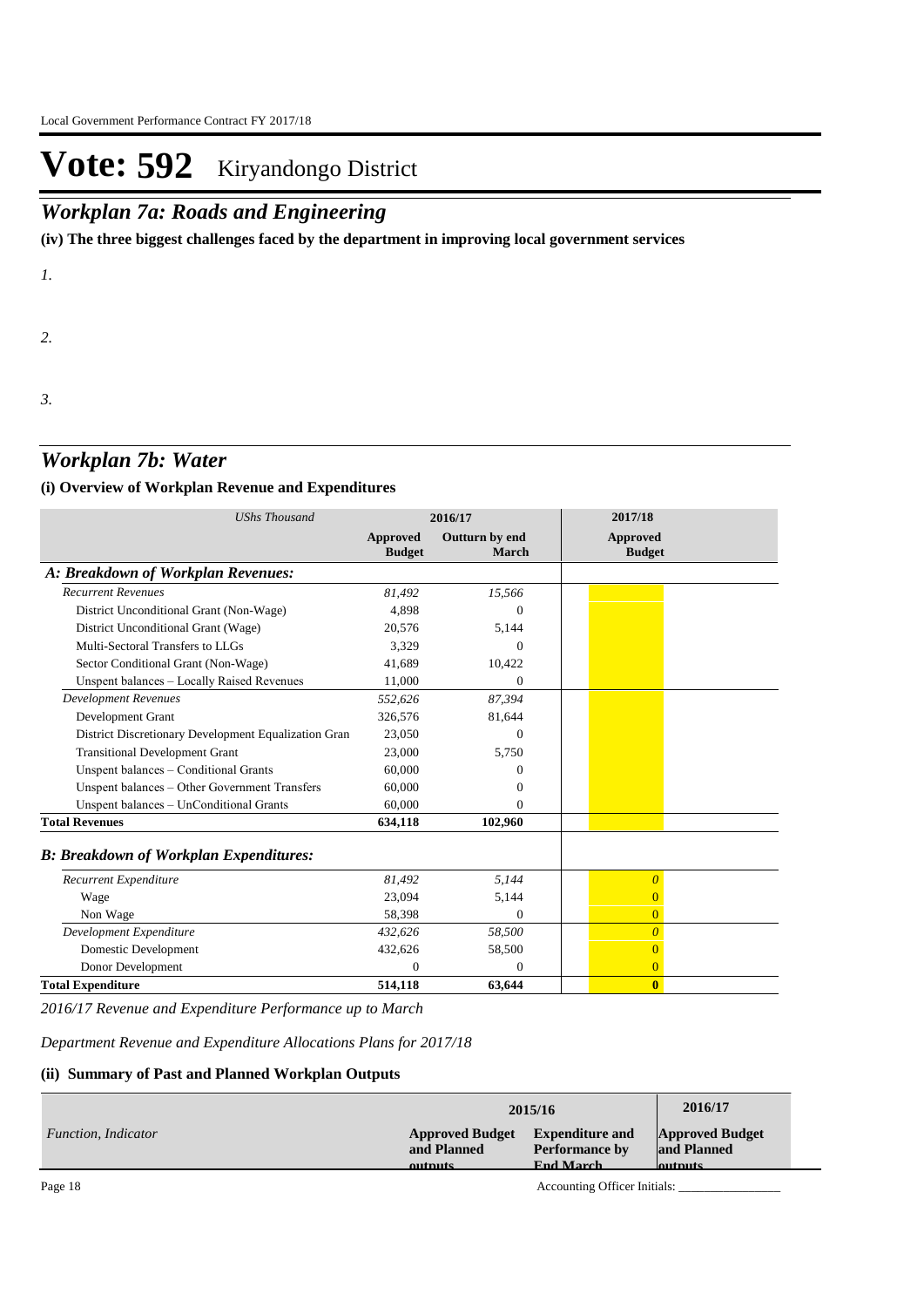### *Workplan 7b: Water*

|                                                                                                                                         | <b>ULLUVLLUJ</b> | <b>LIZZU ITEMI VIZ</b> | しいしいいい |
|-----------------------------------------------------------------------------------------------------------------------------------------|------------------|------------------------|--------|
| <b>Function: 0981 Rural Water Supply and Sanitation</b>                                                                                 |                  |                        |        |
| No. of supervision visits during and after construction                                                                                 | 11               |                        |        |
| No. of water points tested for quality                                                                                                  | 12               |                        |        |
| No. of District Water Supply and Sanitation Coordination<br>Meetings                                                                    | 4                |                        |        |
| No. of water and Sanitation promotional events undertaken                                                                               | 12               |                        |        |
| No. of water user committees formed.                                                                                                    | 8                |                        |        |
| No. of Water User Committee members trained                                                                                             | 8                |                        |        |
| No. of advocacy activities (drama shows, radio spots, public<br>campaigns) on promoting water, sanitation and good hygiene<br>practices | 2                |                        |        |
| No. of public latrines in RGCs and public places                                                                                        |                  |                        |        |
| No. of deep boreholes rehabilitated                                                                                                     |                  |                        |        |
| No. of deep boreholes drilled (hand pump, motorised)                                                                                    |                  |                        |        |
| No. of sources tested for water quality                                                                                                 | 8                |                        |        |
| % of rural water point sources functional (Shallow Wells)                                                                               | 80               |                        |        |
| <b>Function Cost (UShs '000)</b>                                                                                                        | 514,118          | 63,644                 |        |
| Cost of Workplan (UShs '000):                                                                                                           | 514,118          | 63,644                 |        |

**Approved Budget** 

**Expenditure and** 

**Approved Budget** 

*2016/17 Physical Performance up to March*

*Planned Outputs for 2017/18* 

**(iii) Details of Off-Budget Activities carried out by NGOs, Central Government, the Private Sector and Donors** 

**(iv) The three biggest challenges faced by the department in improving local government services**

*1.*

*2.*

*3.*

### *Workplan 8: Natural Resources*

| UShs Thousand                              |                           | 2016/17                 | 2017/18                   |  |
|--------------------------------------------|---------------------------|-------------------------|---------------------------|--|
|                                            | Approved<br><b>Budget</b> | Outturn by end<br>March | Approved<br><b>Budget</b> |  |
| A: Breakdown of Workplan Revenues:         |                           |                         |                           |  |
| <b>Recurrent Revenues</b>                  | 185.243                   | 35.418                  |                           |  |
| District Unconditional Grant (Non-Wage)    | 14,013                    | 3.359                   |                           |  |
| District Unconditional Grant (Wage)        | 66,652                    | 18,439                  |                           |  |
| Multi-Sectoral Transfers to LLGs           | 68,032                    | 12,083                  |                           |  |
| Sector Conditional Grant (Non-Wage)        | 6.146                     | 1.537                   |                           |  |
| Unspent balances - Locally Raised Revenues | 30,400                    | $\mathbf{0}$            |                           |  |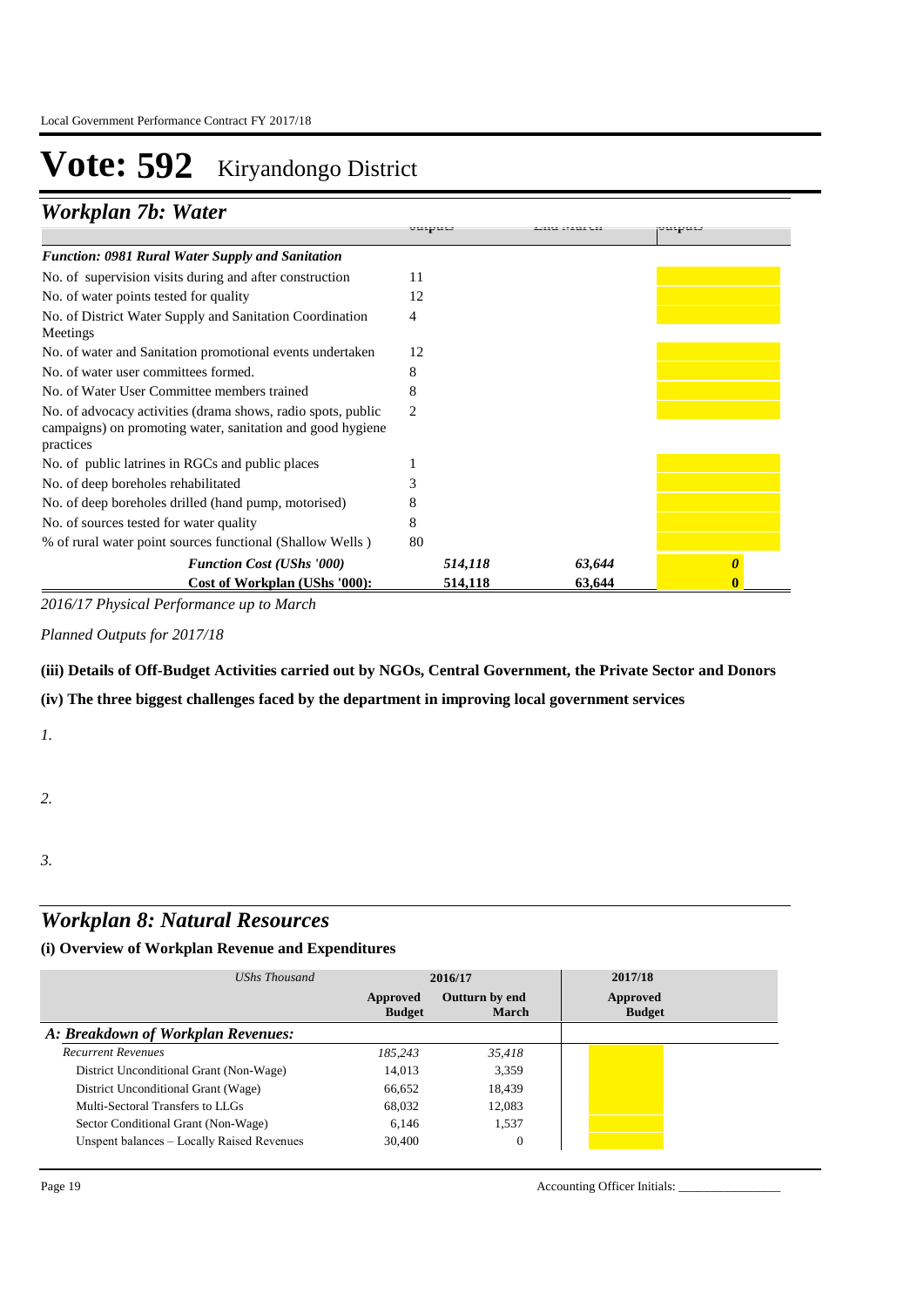### *Workplan 8: Natural Resources*

| Non Wage<br>Development Expenditure<br>Domestic Development<br>Donor Development | 79,198<br>112,537<br>112,537<br>$\Omega$ | 5,058<br>0<br>0<br>0 | $\theta$<br>$\Omega$ |  |
|----------------------------------------------------------------------------------|------------------------------------------|----------------------|----------------------|--|
|                                                                                  |                                          |                      |                      |  |
|                                                                                  |                                          |                      |                      |  |
|                                                                                  |                                          |                      |                      |  |
|                                                                                  |                                          |                      | $\overline{0}$       |  |
| Wage                                                                             | 106,045                                  | 28,428               |                      |  |
| Recurrent Expenditure                                                            | 185,243                                  | 33,487               |                      |  |
| <b>B: Breakdown of Workplan Expenditures:</b>                                    |                                          |                      |                      |  |
| <b>Total Revenues</b>                                                            | 437,780                                  | 35,418               |                      |  |
| Unspent balances - UnConditional Grants                                          | 70,000                                   | 0                    |                      |  |
| Unspent balances – Other Government Transfers                                    | 70,000                                   |                      |                      |  |
| Unspent balances – Conditional Grants                                            | 70,000                                   | 0                    |                      |  |
| Multi-Sectoral Transfers to LLGs                                                 | 24,417                                   | 0                    |                      |  |
| District Discretionary Development Equalization Gran                             | 18,120                                   | $\theta$             |                      |  |
|                                                                                  | 252,537                                  | 0                    |                      |  |
| <b>Development Revenues</b>                                                      |                                          |                      |                      |  |

*2016/17 Revenue and Expenditure Performance up to March*

*Department Revenue and Expenditure Allocations Plans for 2017/18*

#### **(ii) Summary of Past and Planned Workplan Outputs**

|                                                                         |                                                  | 2015/16                                                             | 2016/17                                          |
|-------------------------------------------------------------------------|--------------------------------------------------|---------------------------------------------------------------------|--------------------------------------------------|
| Function, Indicator                                                     | <b>Approved Budget</b><br>and Planned<br>outputs | <b>Expenditure and</b><br><b>Performance by</b><br><b>End March</b> | <b>Approved Budget</b><br>and Planned<br>outputs |
| <b>Function: 0983 Natural Resources Management</b>                      |                                                  |                                                                     |                                                  |
| Area (Ha) of trees established (planted and surviving)                  |                                                  |                                                                     |                                                  |
| Number of people (Men and Women) participating in tree<br>planting days |                                                  |                                                                     |                                                  |
| No. of Agro forestry Demonstrations                                     | 4                                                |                                                                     |                                                  |
| No. of monitoring and compliance surveys/inspections<br>undertaken      | 2                                                |                                                                     |                                                  |
| No. of Water Shed Management Committees formulated                      | 5                                                |                                                                     |                                                  |
| No. of Wetland Action Plans and regulations developed                   |                                                  |                                                                     |                                                  |
| No. of community women and men trained in ENR monitoring                | 2                                                |                                                                     |                                                  |
| No. of monitoring and compliance surveys undertaken                     | 4                                                |                                                                     |                                                  |
| No. of new land disputes settled within FY                              | 10                                               |                                                                     |                                                  |
| <b>Function Cost (UShs '000)</b>                                        | 297,780                                          | 33,487                                                              | $\boldsymbol{\theta}$                            |
| <b>Cost of Workplan (UShs '000):</b>                                    | 297,780                                          | 33,487                                                              |                                                  |

*2016/17 Physical Performance up to March*

*Planned Outputs for 2017/18* 

#### **(iii) Details of Off-Budget Activities carried out by NGOs, Central Government, the Private Sector and Donors**

**(iv) The three biggest challenges faced by the department in improving local government services**

*1.*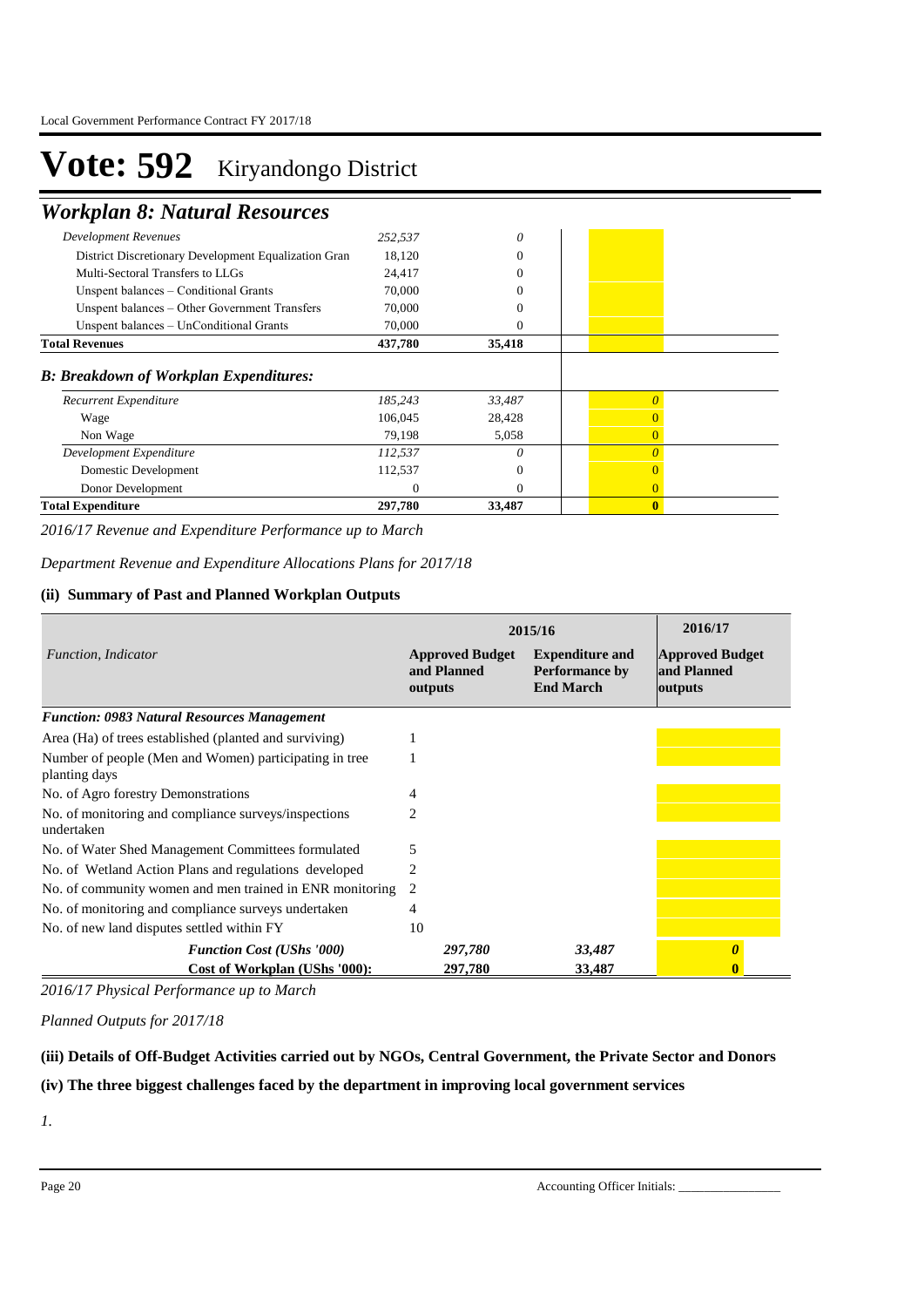*Workplan 8: Natural Resources*

*2.*

*3.*

### *Workplan 9: Community Based Services*

#### **(i) Overview of Workplan Revenue and Expenditures**

| <b>UShs Thousand</b>                                 |                           | 2016/17                 | 2017/18                          |  |
|------------------------------------------------------|---------------------------|-------------------------|----------------------------------|--|
|                                                      | Approved<br><b>Budget</b> | Outturn by end<br>March | <b>Approved</b><br><b>Budget</b> |  |
| A: Breakdown of Workplan Revenues:                   |                           |                         |                                  |  |
| <b>Recurrent Revenues</b>                            | 176,688                   | 35,563                  |                                  |  |
| District Unconditional Grant (Non-Wage)              | 14,559                    | $\Omega$                |                                  |  |
| District Unconditional Grant (Wage)                  | 25,704                    | 14,075                  |                                  |  |
| Multi-Sectoral Transfers to LLGs                     | 58,819                    | 5,086                   |                                  |  |
| Sector Conditional Grant (Non-Wage)                  | 65,606                    | 16,401                  |                                  |  |
| Unspent balances - Locally Raised Revenues           | 12,000                    | $\overline{0}$          |                                  |  |
| <b>Development Revenues</b>                          | 5,650,113                 | 419,967                 |                                  |  |
| District Discretionary Development Equalization Gran | 16,000                    | $\Omega$                |                                  |  |
| Multi-Sectoral Transfers to LLGs                     | 62,731                    | 312,140                 |                                  |  |
| <b>Transitional Development Grant</b>                | 4,348                     | 1,087                   |                                  |  |
| Unspent balances - Conditional Grants                | 1,855,678                 | 25,580                  |                                  |  |
| Unspent balances - donor                             |                           | 30,000                  |                                  |  |
| Unspent balances - Other Government Transfers        | 1,855,678                 | 25,580                  |                                  |  |
| Unspent balances - UnConditional Grants              | 1,855,678                 | 25,580                  |                                  |  |
| <b>Total Revenues</b>                                | 5,826,801                 | 455,530                 |                                  |  |
| <b>B: Breakdown of Workplan Expenditures:</b>        |                           |                         |                                  |  |
| Recurrent Expenditure                                | 176.688                   | 20,431                  | $\overline{0}$                   |  |
| Wage                                                 | 48.134                    | 17,748                  | $\overline{0}$                   |  |
| Non Wage                                             | 128,554                   | 2.683                   | $\overline{0}$                   |  |
| Development Expenditure                              | 1,938,757                 | 119,365                 | $\overline{0}$                   |  |
| Domestic Development                                 | 1,938,757                 | 20,000                  | $\overline{0}$                   |  |
| Donor Development                                    | $\Omega$                  | 99,365                  | $\overline{0}$                   |  |
| <b>Total Expenditure</b>                             | 2,115,445                 | 139,795                 | $\mathbf{0}$                     |  |

*2016/17 Revenue and Expenditure Performance up to March*

*Department Revenue and Expenditure Allocations Plans for 2017/18*

#### **(ii) Summary of Past and Planned Workplan Outputs**

|                     |                        | 2015/16                | 2016/17                |
|---------------------|------------------------|------------------------|------------------------|
| Function, Indicator | <b>Approved Budget</b> | <b>Expenditure and</b> | <b>Approved Budget</b> |
|                     | and Planned            | <b>Performance by</b>  | and Planned            |
|                     | outputs                | <b>End March</b>       | outputs                |

*Function: 1081 Community Mobilisation and Empowerment*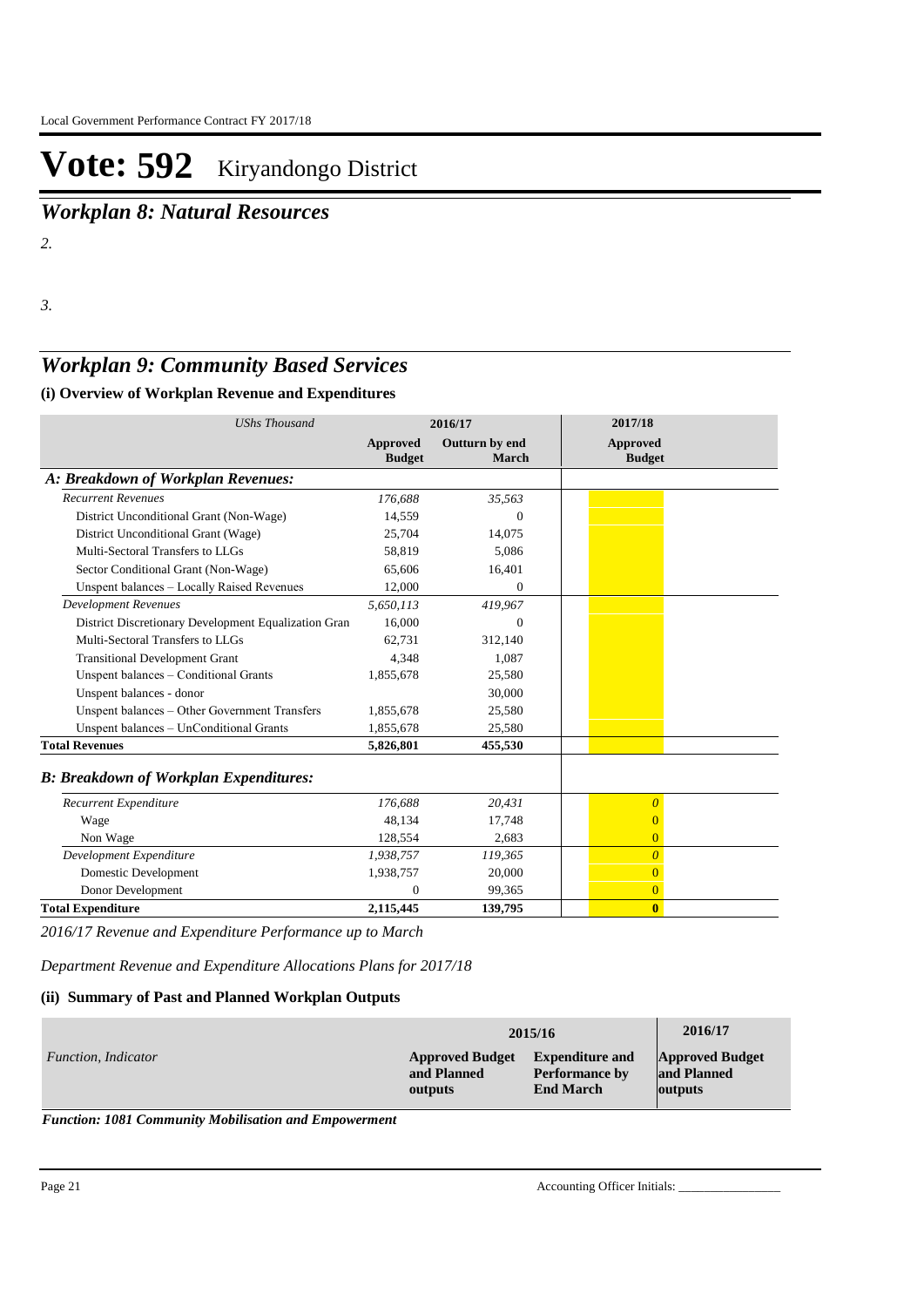### *Workplan 9: Community Based Services*

|                                                                    |                                                  | 2015/16                                                             | 2016/17                                          |
|--------------------------------------------------------------------|--------------------------------------------------|---------------------------------------------------------------------|--------------------------------------------------|
| Function, Indicator                                                | <b>Approved Budget</b><br>and Planned<br>outputs | <b>Expenditure and</b><br><b>Performance by</b><br><b>End March</b> | <b>Approved Budget</b><br>and Planned<br>outputs |
| No. of children settled                                            | 8                                                |                                                                     |                                                  |
| No. of Active Community Development Workers                        |                                                  |                                                                     |                                                  |
| No. FAL Learners Trained                                           | 40                                               |                                                                     |                                                  |
| No. of children cases (Juveniles) handled and settled              | 12                                               |                                                                     |                                                  |
| No. of Youth councils supported                                    | 4                                                |                                                                     |                                                  |
| No. of assisted aids supplied to disabled and elderly<br>community | 4                                                |                                                                     |                                                  |
| No. of women councils supported                                    | 4                                                |                                                                     |                                                  |
| <b>Function Cost (UShs '000)</b>                                   | 2,115,445                                        | 139,795                                                             |                                                  |
| Cost of Workplan (UShs '000):                                      | 2.115.445                                        | 139,795                                                             |                                                  |

*2016/17 Physical Performance up to March*

*Planned Outputs for 2017/18* 

**(iii) Details of Off-Budget Activities carried out by NGOs, Central Government, the Private Sector and Donors** 

**(iv) The three biggest challenges faced by the department in improving local government services**

*1.*

*2.*

*3.*

### *Workplan 10: Planning*

#### **(i) Overview of Workplan Revenue and Expenditures**

| UShs Thousand                                        | 2016/17                   |                         | 2017/18                   |
|------------------------------------------------------|---------------------------|-------------------------|---------------------------|
|                                                      | Approved<br><b>Budget</b> | Outturn by end<br>March | Approved<br><b>Budget</b> |
| A: Breakdown of Workplan Revenues:                   |                           |                         |                           |
| <b>Recurrent Revenues</b>                            | 100.219                   | 11,984                  |                           |
| District Unconditional Grant (Non-Wage)              | 45,111                    | 2,460                   |                           |
| District Unconditional Grant (Wage)                  | 30.108                    | 6.981                   |                           |
| Multi-Sectoral Transfers to LLGs                     |                           | 83                      |                           |
| Unspent balances – Locally Raised Revenues           | 25,000                    | 2,460                   |                           |
| <b>Development Revenues</b>                          | 176,275                   | 9,600                   |                           |
| District Discretionary Development Equalization Gran | 49,872                    | $\Omega$                |                           |
| Multi-Sectoral Transfers to LLGs                     | 10.085                    | $\Omega$                |                           |
| Unspent balances – Conditional Grants                | 38,773                    | $\Omega$                |                           |
| Unspent balances - donor                             |                           | 9,600                   |                           |
| Unspent balances – Other Government Transfers        | 38.773                    | $\overline{0}$          |                           |

Page 22 Accounting Officer Initials: \_\_\_\_\_\_\_\_\_\_\_\_\_\_\_\_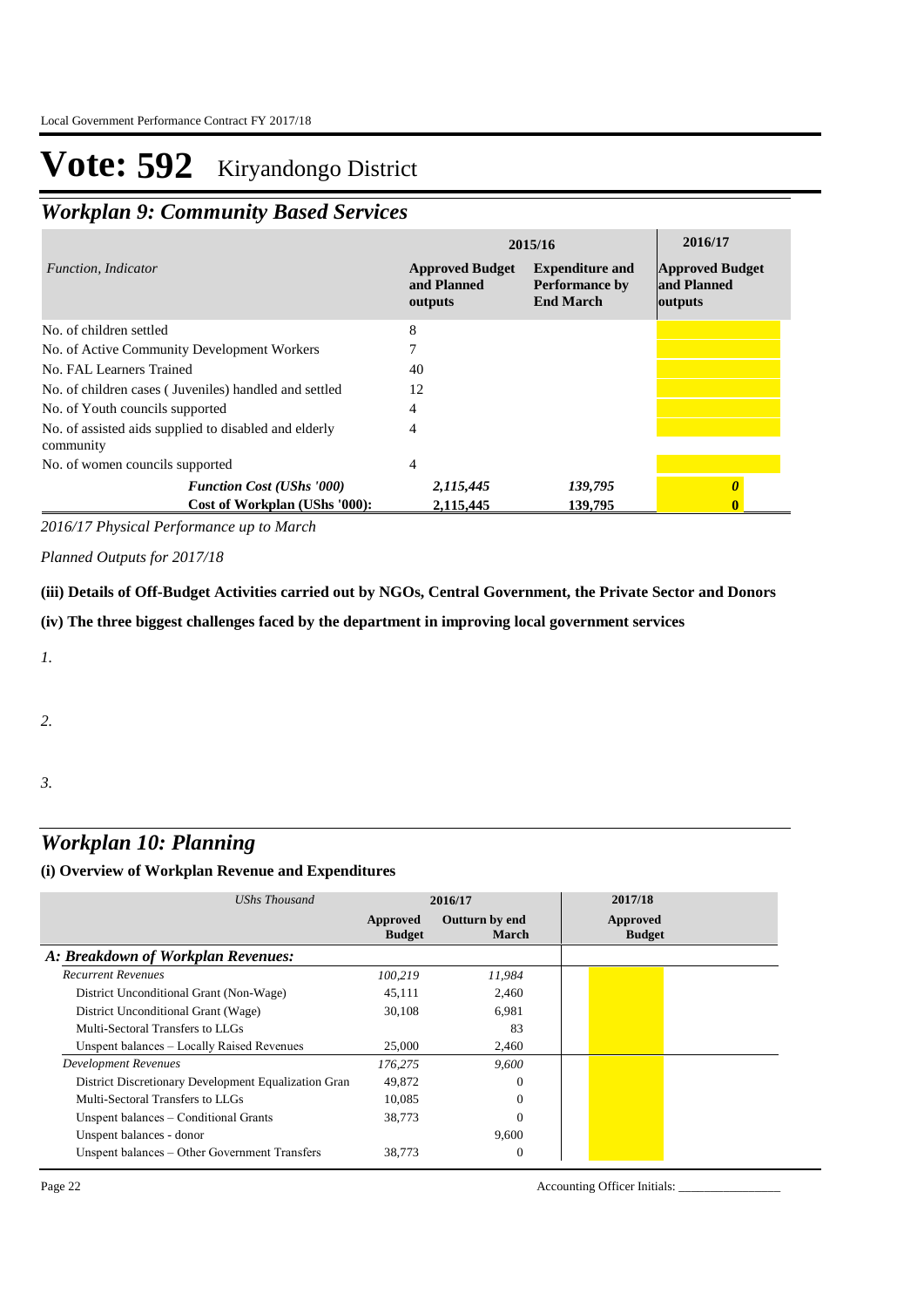### *Workplan 10: Planning*

| 38,773   | $\theta$ |          |  |
|----------|----------|----------|--|
| 276,493  | 21,584   |          |  |
|          |          |          |  |
| 100.219  | 10.694   | $\Omega$ |  |
| 30.108   | 6,981    |          |  |
| 70.111   | 3.713    |          |  |
| 98.729   | 9.600    |          |  |
| 98.729   | 0        |          |  |
| $\Omega$ | 9.600    |          |  |
| 198,948  | 20,294   | $\bf{0}$ |  |
|          |          |          |  |

*2016/17 Revenue and Expenditure Performance up to March*

*Department Revenue and Expenditure Allocations Plans for 2017/18*

#### **(ii) Summary of Past and Planned Workplan Outputs**

|                                                          | 2015/16                                          | 2016/17                                                             |                                                  |
|----------------------------------------------------------|--------------------------------------------------|---------------------------------------------------------------------|--------------------------------------------------|
| Function, Indicator                                      | <b>Approved Budget</b><br>and Planned<br>outputs | <b>Expenditure and</b><br><b>Performance by</b><br><b>End March</b> | <b>Approved Budget</b><br>and Planned<br>outputs |
| <b>Function: 1383 Local Government Planning Services</b> |                                                  |                                                                     |                                                  |
| No of qualified staff in the Unit                        |                                                  |                                                                     |                                                  |
| No of Minutes of TPC meetings                            | 12                                               |                                                                     |                                                  |
| <b>Function Cost (UShs '000)</b>                         | 198,948                                          | 20,294                                                              |                                                  |
| Cost of Workplan (UShs '000):                            | 198.948                                          | 20,294                                                              | Λ                                                |

*2016/17 Physical Performance up to March*

*Planned Outputs for 2017/18* 

**(iii) Details of Off-Budget Activities carried out by NGOs, Central Government, the Private Sector and Donors** 

**(iv) The three biggest challenges faced by the department in improving local government services**

*1.*

*2.*

*3.*

## *Workplan 11: Internal Audit*

| <b>Outturn by end</b><br>Approved<br>Approved | UShs Thousand |               | 2016/17      | 2017/18       |  |
|-----------------------------------------------|---------------|---------------|--------------|---------------|--|
|                                               |               | <b>Budget</b> | <b>March</b> | <b>Budget</b> |  |